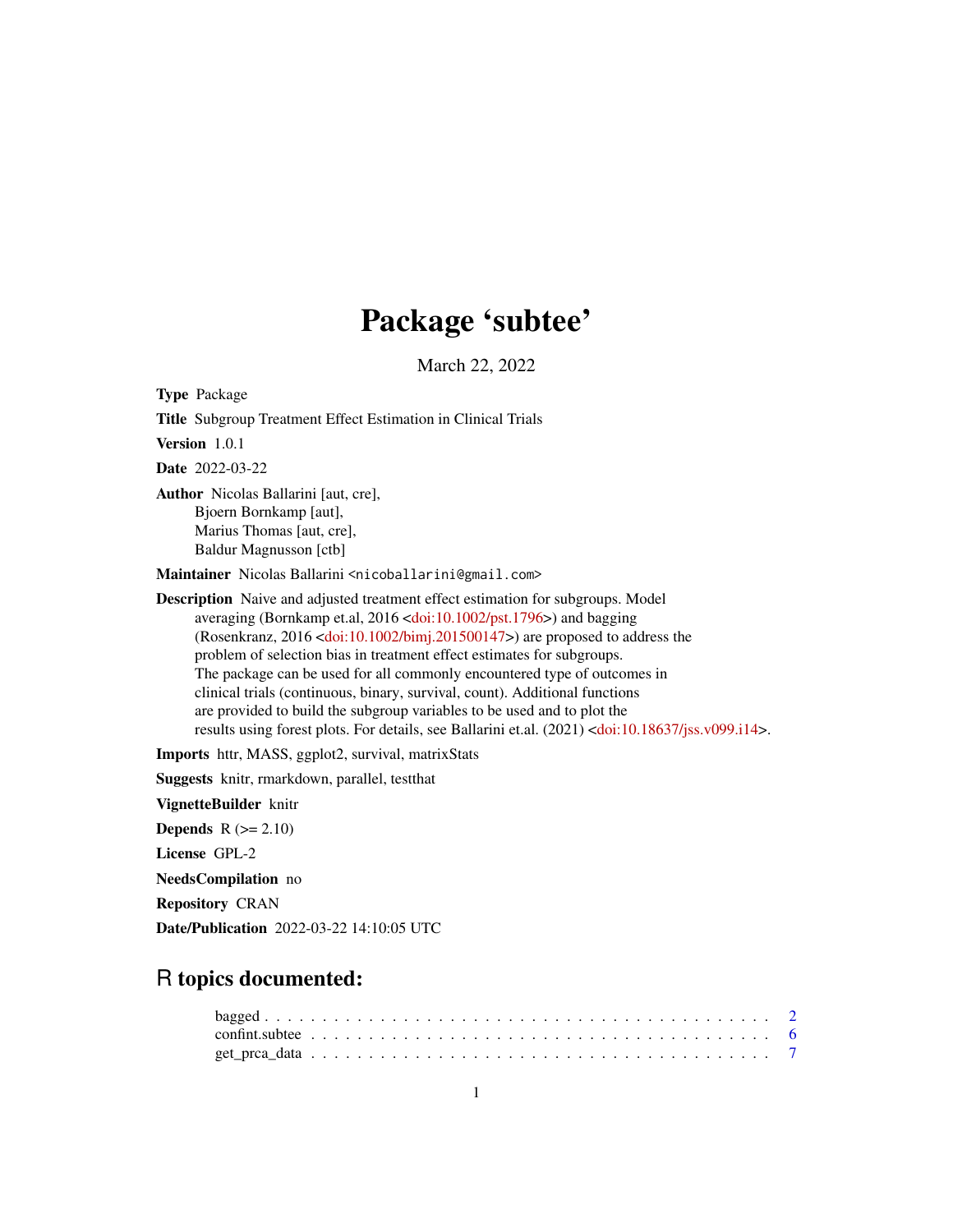#### <span id="page-1-0"></span>2 bagged

| Index |  |
|-------|--|
|       |  |
|       |  |
|       |  |
|       |  |
|       |  |
|       |  |

<span id="page-1-1"></span>bagged *Bootstrap estimates for interaction terms in exploratory subgroup analyses*

# Description

Perform exploratory subgroup analysis using bootstrap bias adjustment as described in Rosenkranz (2016). The function fits a GLM or a Cox model in the data and then performs bootstrap samples to correct for bias.

### Usage

```
bagged(resp, trt, subgr, covars = NULL, data,
       fitfunc = c("lm", "glm", "glm.nb", "survreg", "coxph", "rlm"),
      event, exposure,
      level = 0.1,
      B = 2000, mc.cores = 1, stratified = TRUE,
      select.py = c("BIC", "AIC"), quietly = FALSE, ...)
```

| resp   | Character giving the name of the response variable. The variable can be either<br>defined in the global environment or in the data-set data specified below. For in-<br>teractive use it is also possible to use unquoted names (i.e. bagged ( $resp$ , )<br>instead of bagged (" $resp$ ", )), avoid this for non-interactive use of the func-<br>tion.                                                            |
|--------|---------------------------------------------------------------------------------------------------------------------------------------------------------------------------------------------------------------------------------------------------------------------------------------------------------------------------------------------------------------------------------------------------------------------|
| trt    | Character giving the name of the treatment variable. The variable can be ei-<br>ther defined in the global environment or in the data-set data specified below.<br>Note that the treatment variable itself needs to be defined as a numeric variable,<br>with control coded as 0, and treatment coded as 1. For interactive use it is also<br>possible to use unquoted names (as for the resp argument, see above). |
| subgr  | Character vector giving the variable names in data to use as subgroup identi-<br>fiers. Note that the subgroup variables in data need to be numeric 0-1 variables.                                                                                                                                                                                                                                                  |
| covars | Formula, specifying additional covariates to be included in the models (need to<br>be available in data).                                                                                                                                                                                                                                                                                                           |
| data   | Data frame containing the variables referenced in resp, trt, subgr and covars<br>(and possibly event and exposure).                                                                                                                                                                                                                                                                                                 |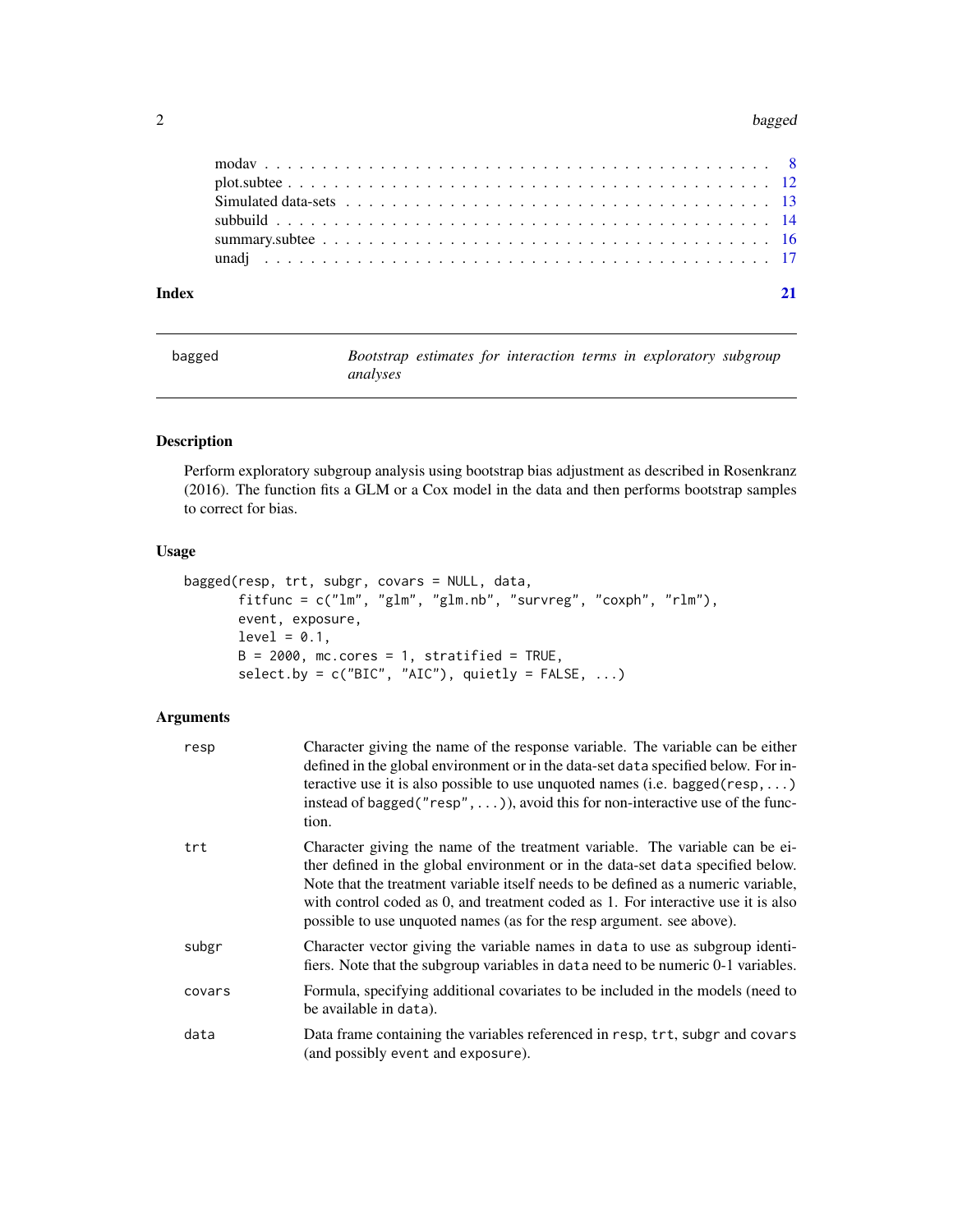#### <span id="page-2-0"></span>bagged 33 and 33 and 33 and 33 and 33 and 33 and 33 and 33 and 33 and 33 and 33 and 33 and 33 and 33 and 33 and 33 and 33 and 33 and 33 and 33 and 33 and 33 and 33 and 33 and 33 and 33 and 33 and 33 and 33 and 33 and 33 an

| fitfunc    | Model fitting functions. Currrently one of 'lm', 'glm', 'glm.nb', 'survreg',<br>'coxph' or 'rlm'.                                                                                                                                                                                                                                                                          |
|------------|----------------------------------------------------------------------------------------------------------------------------------------------------------------------------------------------------------------------------------------------------------------------------------------------------------------------------------------------------------------------------|
| event      | Character giving the name of the event variable. Has to be specified when using<br>fit functions 'survreg' and 'coxph'. The variable can be either defined in the<br>global environment or in the data-set data.                                                                                                                                                           |
| exposure   | Character giving the name of the exposure variable, needed for negative bino-<br>mial regression, when using fit functions 'glm.nb'. This is typically the time<br>each patient is exposed to the drug. The fitted model uses the call glm.nb(.~.+offset(log(exposure))]<br>The variable needs to be defined either in the global environment or in the data-<br>set data. |
| level      | Significance level for confidence intervals will be calculated for treatment effect<br>estimates.                                                                                                                                                                                                                                                                          |
| B          | A numeric input. The number of bootstrap samples to perform.                                                                                                                                                                                                                                                                                                               |
| mc.cores   | A numeric input. This argument is passed to the mclapply function to perform<br>computations in parallel. If $mc \cdot cores = 1$ , then lapply is used.                                                                                                                                                                                                                   |
| stratified | Should the bootstrap resampling be done stratifying by treatment group? (de-<br>fault: TRUE).                                                                                                                                                                                                                                                                              |
| select.by  | Should the model selection be done using BIC or AIC? (default: BIC).                                                                                                                                                                                                                                                                                                       |
| quietly    | A logical. By default (quietly = FALSE), bagged prints messages when a sub-<br>group is not selected in any bootstrap sample or when the variance for the boot-<br>strap estimate of one or more subgroups could not be calculated. If TRUE, these<br>messages are not printed.                                                                                            |
| $\cdots$   | Other arguments passed to the model fitting function.                                                                                                                                                                                                                                                                                                                      |

# Details

In the generalized linear model case,  $P$  generalized linear models are fitted such that

$$
M_p: h(\mu_{pi}) = \alpha_p + \beta_p z_i + (\gamma_p + \delta_p z_i)s_{pi} + \sum_{k=1}^K \tau_k x_{ik}
$$

where h is the link function,  $\mu_{pi} = E_p[Y_i]$  is the expectation of the response  $Y_i$  under model  $M_p$ and  $x_{ik}$  are additional covariates we control for. For survival data, a proportional hazards model can be used:

$$
M_p: \lambda_{pi}(t) = \lambda_{p0}(t) \exp\left\{\beta_p z_i + (\gamma_p + \delta_p z_i)s_{pi} + \sum_{k=1}^K \tau_k x_{ik}\right\}
$$

The focus of estimation is the difference in the treatment effect between a subgroup and its complement, the treatment by subgroup interaction  $\delta_p$ .

Consider now B bootstrap samples from the original data. Let  $(Y_{b1}^*,..., Y_{bN}^*)$  be a bootstrap sample from the original data. Let  $(z_{b1}^*,...,z_{bN}^*), (s_{b1}^*,...,s_{bN}^*),$  and  $(x_{b1k}^*,...,x_{bNk}^*)$  be the corresponding treatment indicators, group indicators, and covariates in the bootstrap samples, respectively. For each  $p = 1, ..., P$  and  $b = 1, ..., B$  we fit the model:

$$
h(E_p[Y_{bi}^*]) = \alpha_{bp}^* + \beta_{bp}^* z_{bi}^* + (\gamma_{bp}^* + \delta_{bp}^* z_{bi}^*) s_{bpi}^* + \sum_{k=1}^K \tau_k x_{ik}^*
$$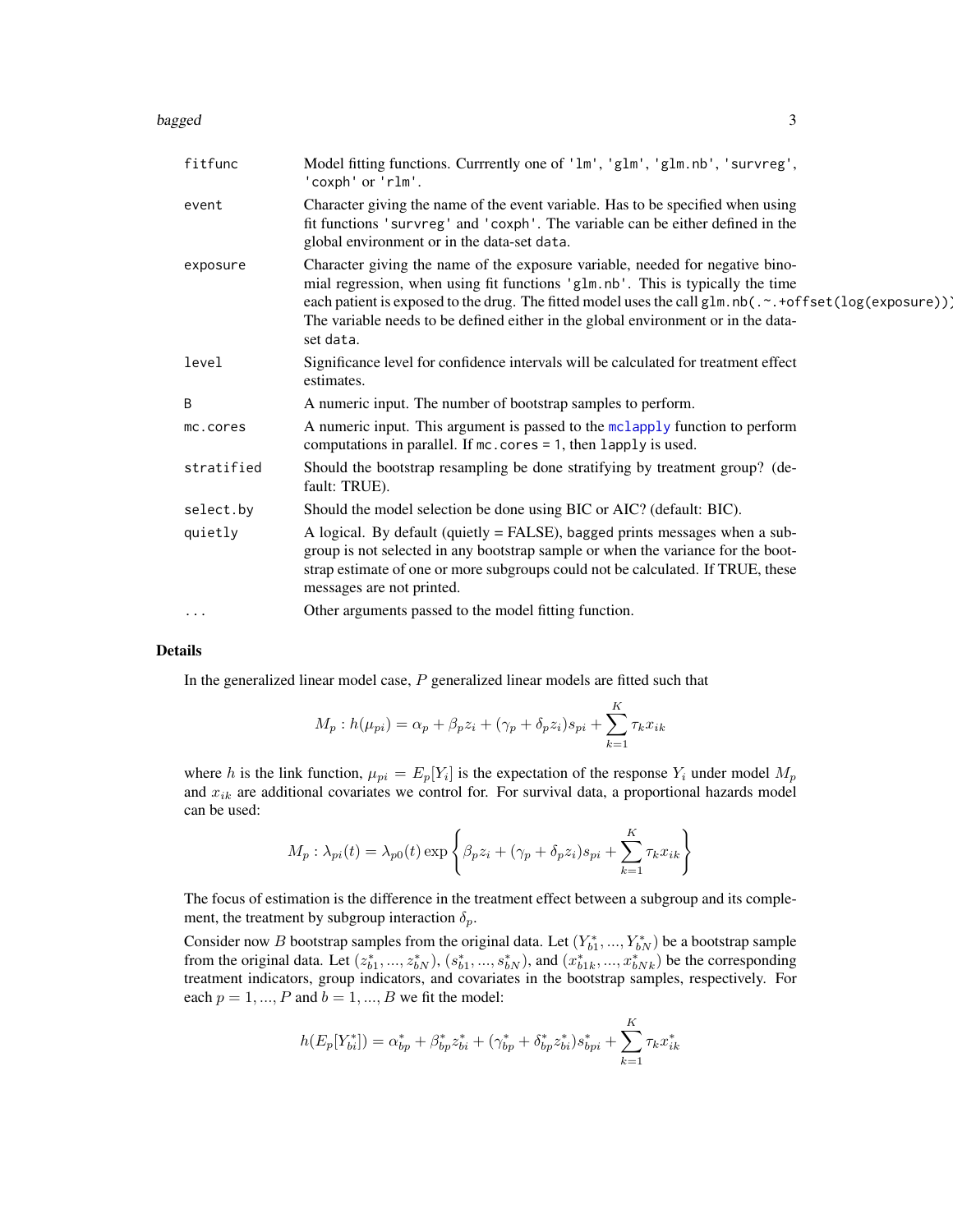<span id="page-3-0"></span>An estimator of  $\delta_p$  given that subgroup  $S_p$  provided the best fit can be calculated as

$$
\overline{\delta}_p^* = \frac{\sum_{b=1}^B u_{bp} \hat{\delta}_{bp}^*}{\sum_{b=1}^B u_{bp}}
$$

where  $\hat{\delta}_{bp}^*$  is the usual estimator of  $\delta_{bp}$  and  $u_{bp} = 1$  if the subgroup p provides the best fit for bootstrap sample b and 0 otherwise.

An bias-reduced estimator of  $\delta_p$  can be obtained as:

$$
\check{\delta}_p^* = 2\hat{\delta}_p - \overline{\delta}_p^*
$$

A bias-reduced estimator with decreased variability is obtained by replacing the maximum likelihood estimator by the bagging estimator  $\hat{\delta}_{bp}^*$ :

$$
\hat{\delta}_p^* = \frac{1}{B}\sum_{b=1}^B \hat{\delta}_{bp}^*
$$

so that the bias reduced estimator is

$$
\tilde{\delta}^*_p = 2\hat{\delta}^*_p - \overline{\delta}^*_p
$$

#### Value

An object of class subtee. A list containing a dataframe (model\_fits) with the estimates using the original data, and a dataframe (bagged\_results) with the bootstrap estimates with their percent of selection. The latter contains the following columns: 'percent\_selected': the relative proportion for selection of each subgroup, 'bagg': the (uncorrected) bagged estimate  $\hat{\delta}_p^*$  'boot\_red': the bias reduced bootstrap estimate  $\check{\delta}_p^*$  'bagg\_red': the bias reduced bootstrap estimate with decreased variability by bagging  $\tilde{\delta}_p^*$  and the respective standard deviations of the estimates.

# References

Ballarini, N. Thomas, M., Rosenkranz, K. and Bornkamp, B. (2021) "subtee: An R Package for Subgroup Treatment Effect Estimation in Clinical Trials" Journal of Statistical Software, 99, 14, 1-17, doi: 10.18637/jss.v099.i14

Rosenkranz, G.(2016) "Exploratory subgroup analysis in clinical trials by model selection", Biometrical Journal, 58, 1007-1259. doi: 10.1002/bimj.201500147

#### See Also

[glm](#page-0-0), [coxph](#page-0-0)

# Examples

```
## Not run:
## toy example calls using the simulated datnorm data-set without
## treatment and subgroup effect, see ?datnorm for details
data(datnorm)
head(datnorm)
```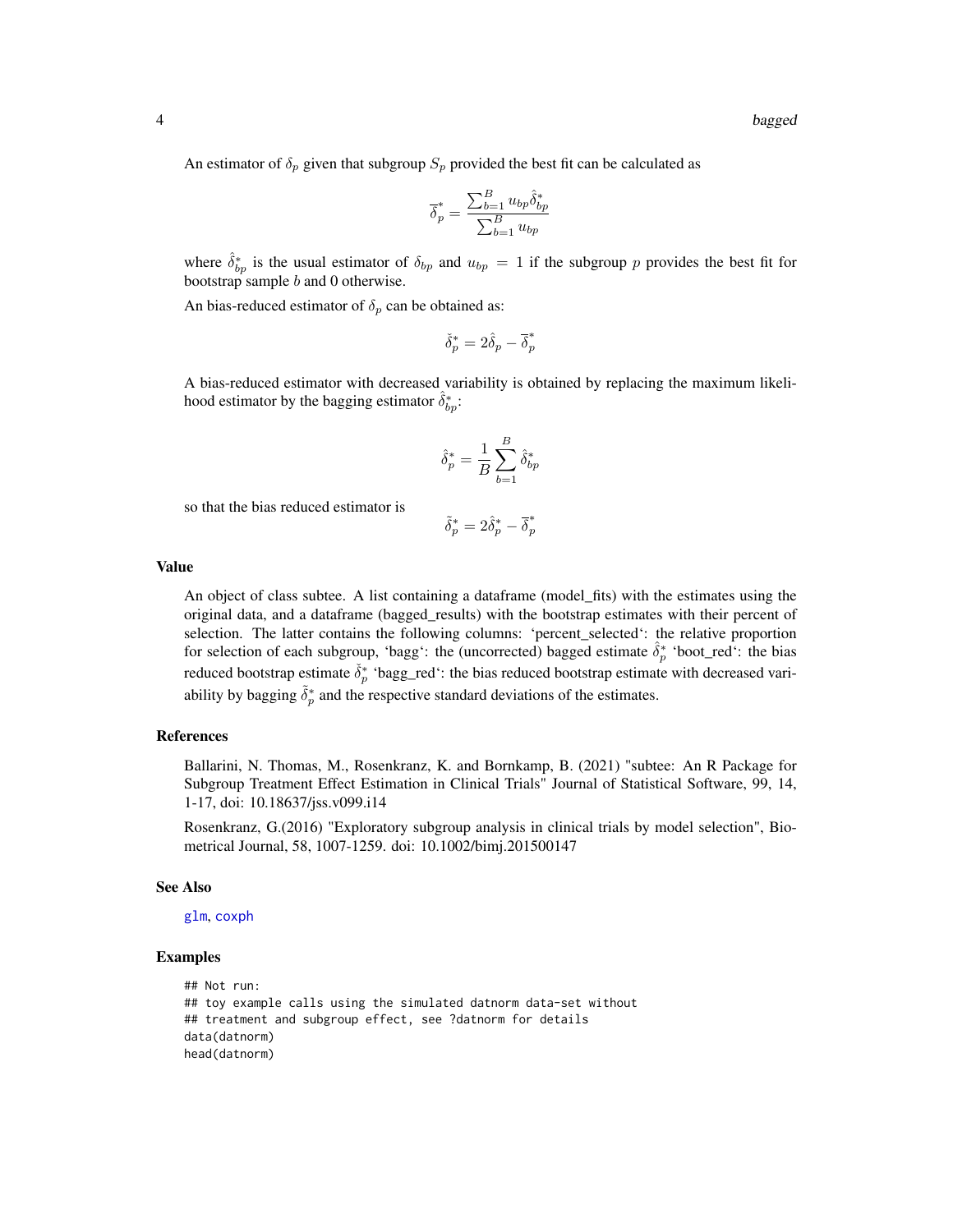#### bagged 5

```
## first need to create candidate subgroups (if not already defined in data-set)
## here generate candidate subgroups manually (need to be numeric 0-1 variables)
groups <- data.frame(labvalL.5=as.numeric(datnorm$labvalue < 0.5),
                     regUS=as.numeric(datnorm$region == "US"),
                     hgtL175=as.numeric(datnorm$height < 175))
fitdat <- cbind(datnorm, groups) # bind subgroup variables to main data
## subgroups of interest
subgr <- c("labvalL.5", "regUS", "hgtL175")
res <- bagged(resp = "y", trt = "treat", subgr = subgr, data = fitdat,
                       covars = \sim x1 + x2, fitfunc = "lm")
res
## generate candidate subgroups using the subbuild function
## semi-automatically i.e. some groups specified directly (height and
## smoker), for region and labvalue subbuild generates subgroups (see
## ?subbuild)
cand.groups <- subbuild(datnorm, height < 175, smoker == 1, region, labvalue)
head(cand.groups)
fitdat <- cbind(datnorm, cand.groups)
subgr <- colnames(cand.groups)
res <- bagged(resp = "y", trt = "treat", subgr = subgr, data = fitdat,
                       covars = \sim x1 + x2, fitfunc = "lm")
res
## toy example call for binary data on simulated datbin data-set
data(datbin)
cand.groups <- subbuild(datbin, height < 175, smoker == 1, region, labvalue)
fitdat <- cbind(datbin, cand.groups)
subgr <- colnames(cand.groups)
res <- bagged(resp = "y", trt = "treat", subgr = subgr, data = fitdat,
                       covars = \sim x1 + x2, fitfunc = "glm",
                       family = binomial(link = "logit")## scale of the treatment effect estimate: difference on log-odds scale
res
## toy example call for parametric and semi-parametric survival data on
## datsurv data-set
data(datsurv)
cand.groups <- subbuild(datsurv, height < 175, smoker == 1, region, labvalue)
fitdat <- cbind(datsurv, cand.groups)
subgr <- colnames(cand.groups)
res.survreg <- bagged(resp = "y", trt = "treat", subgr = subgr, data = fitdat,
                               covars = \sim x1 + x2,
                             fitfunc = "survreg", event = "event", dist = "exponential")
## parametric survival model (here exponential distribution)
## scale of treatment effect estimate: log scale (see ?survreg for details)
res.survreg
# Decreased B for a reduction in computational time
res.cox <- bagged(resp = "y", trt = "treat", subgr = subgr, data = fitdat,
                  fitfunc = "coxph", event = "event", B = 20) # B=2000 should be used
```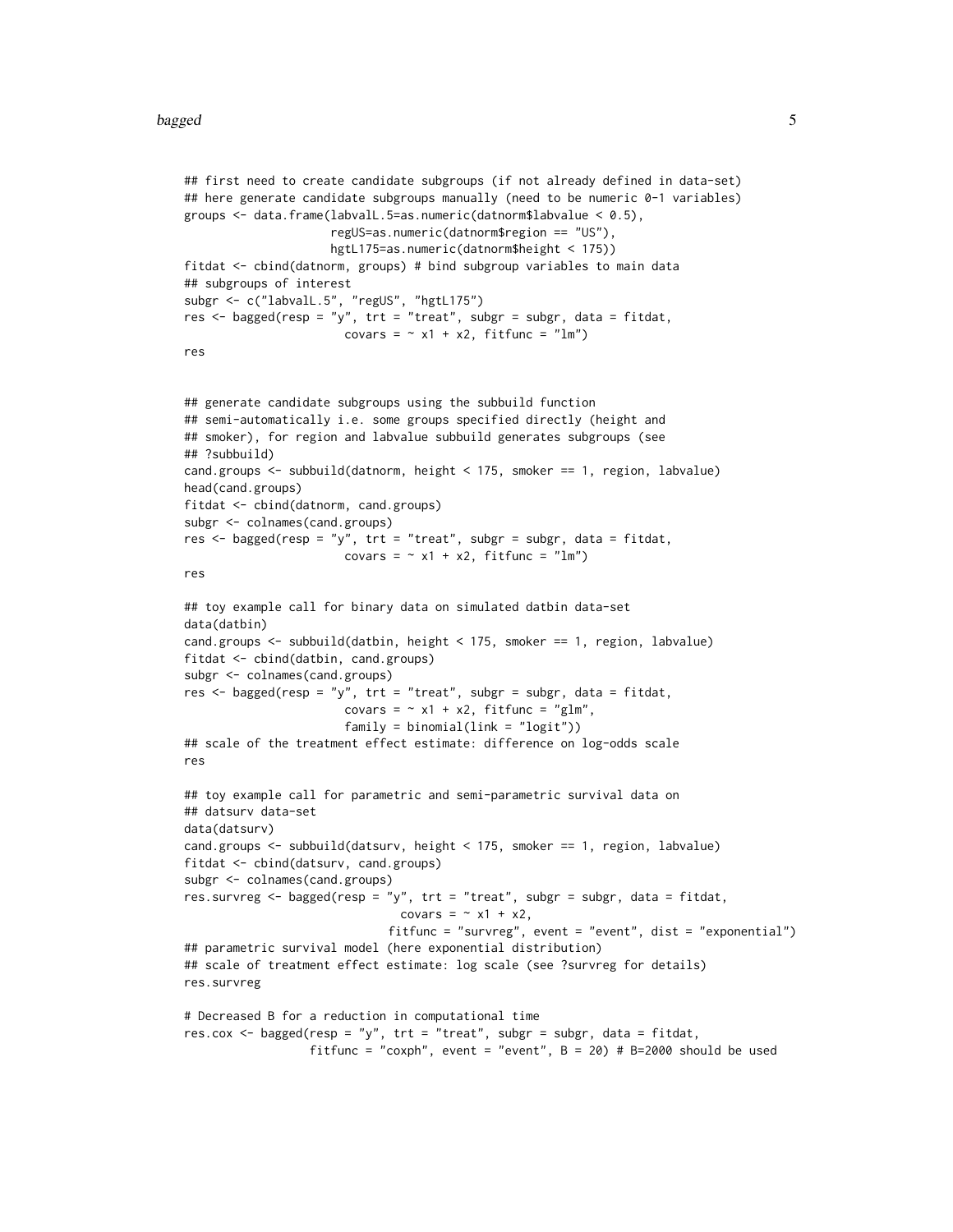```
## scale of treatment effect estimate: difference in log-hazard rate
res.cox
## toy example call overdispersed count data on datcount data-set
data(datcount)
cand.groups <- subbuild(datcount, height < 175, smoker == 1, region, labvalue)
fitdat <- cbind(datcount, cand.groups)
subgr <- colnames(cand.groups)
# Decreased B for a reduction in computational time
res <- bagged(resp = "y", trt = "treat", subgr = subgr, data = fitdat,
             fitfunc = "glm.nb", exposure = "exposure", B = 20) # B=2000 should be used
## scale of treatment effect estimate: difference on log scale
res
## End(Not run)
```
confint.subtee *Confidence intervals for treatment effect estimates*

#### Description

Computes confidence intervals for subtee objects. This allows the recalculation of confidence intervals at a desired levels without fitting the models again, which is particularly useful for the results of the [bagged](#page-1-1) function.

#### Usage

## S3 method for class 'subtee' confint(object, parm,  $level = 0.95, ...$ )

# Arguments

| object                  | An object of class subtee, usually a result of a call to moday, unadj or bagged.                               |
|-------------------------|----------------------------------------------------------------------------------------------------------------|
| parm                    | Not used.                                                                                                      |
| level                   | the confidence level required. Note that this is 1 - the significance level used in<br>moday, unadj or bagged. |
| $\cdot$ $\cdot$ $\cdot$ | Not used.                                                                                                      |

# Value

An object of class subtee

#### See Also

[plot.subtee](#page-11-1), [summary.subtee](#page-15-1)

<span id="page-5-0"></span>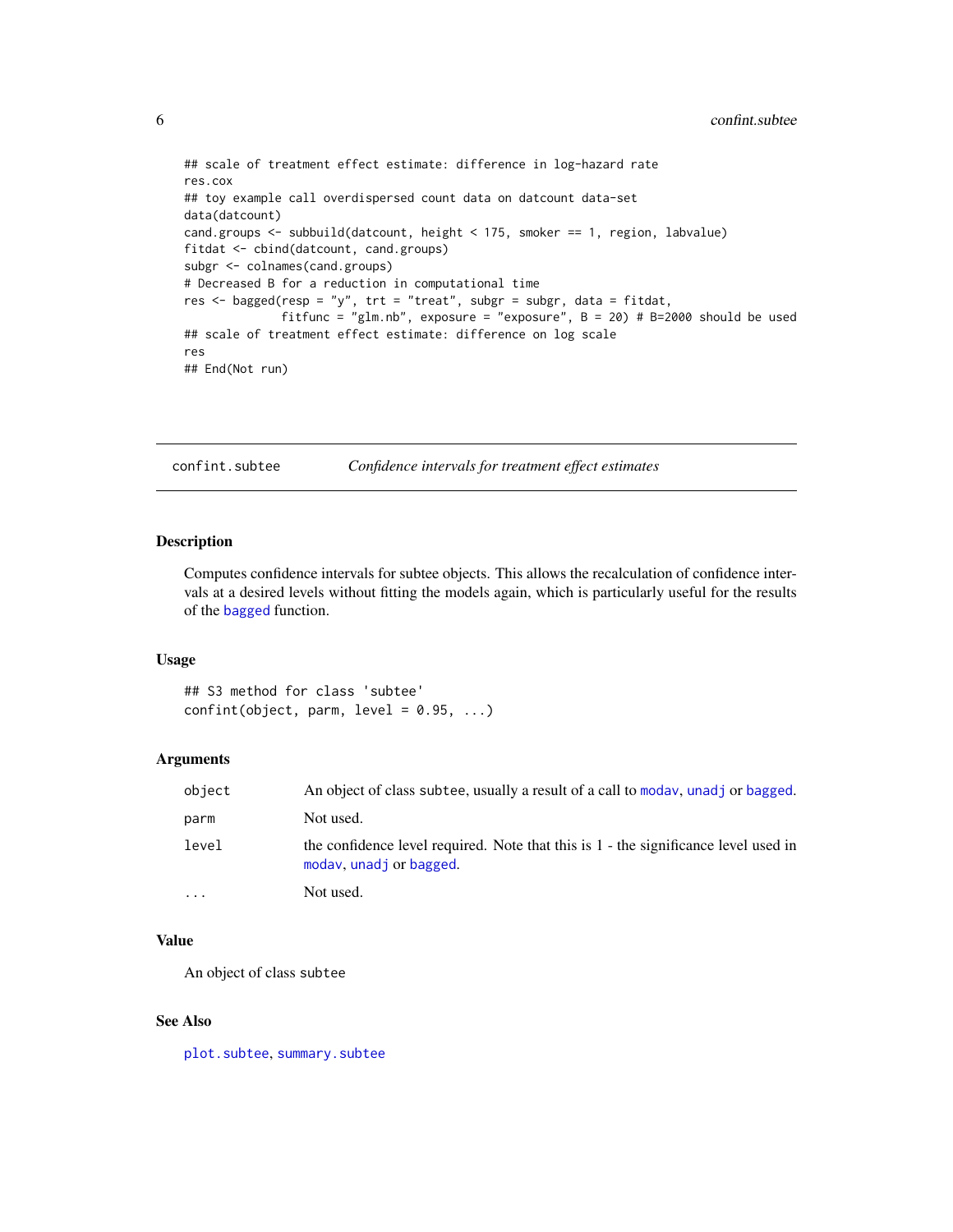# <span id="page-6-0"></span>get\_prca\_data 7

#### Examples

```
data(datnorm)
cand.groups <- subbuild(datnorm, height, labvalue, region, smoker)
fitd <- cbind(datnorm, cand.groups)
subgr <- colnames(cand.groups)
res <- modav(resp = "y", trt = "treat", subgr = subgr, data = fitd,
             covars = \sim x1 + x2, fitfunc = "lm")
confint(res, level = 0.80)
```
get\_prca\_data *Downloads the prca dataset to use in the package's examples (Internet connection is required).*

# **Description**

Fetchs the Advanced prostate cancer data from Patrick Royston and Willi Sauerbrei' book Multivariable Model-building. Thw data comes from from a clinical trial with prostate carcinoma patients described in David P. Byar and Sylvan B. Green (1980).

#### Usage

get\_prca\_data()

#### Value

A data frame with 475 rows and 15 variables: PATNR, AGE, WT, SBP, DBP, SZ, AP, HG, SG, PF, HX, BM, STAGE, EKG, RX, SURVTIME, CENS, X\_ST, X\_D, X\_T, X\_T0

### References

Ballarini, N. Thomas, M., Rosenkranz, K. and Bornkamp, B. (2021) "subtee: An R Package for Subgroup Treatment Effect Estimation in Clinical Trials" Journal of Statistical Software, 99, 14, 1-17, doi: 10.18637/jss.v099.i14

Royston, P., & Sauerbrei, W. (2008). Multivariable model-building: a pragmatic approach to regression anaylsis based on fractional polynomials for modelling continuous variables (Vol. 777). John Wiley & Sons.

Byar, D. P., & Green, S. B. (1980). The choice of treatment for cancer patients based on covariate information. Bulletin du cancer, 67(4), 477.

#### See Also

[bagged](#page-1-1), [unadj](#page-16-1), [modav](#page-7-1)

#### Examples

prca = get\_prca\_data() head(prca)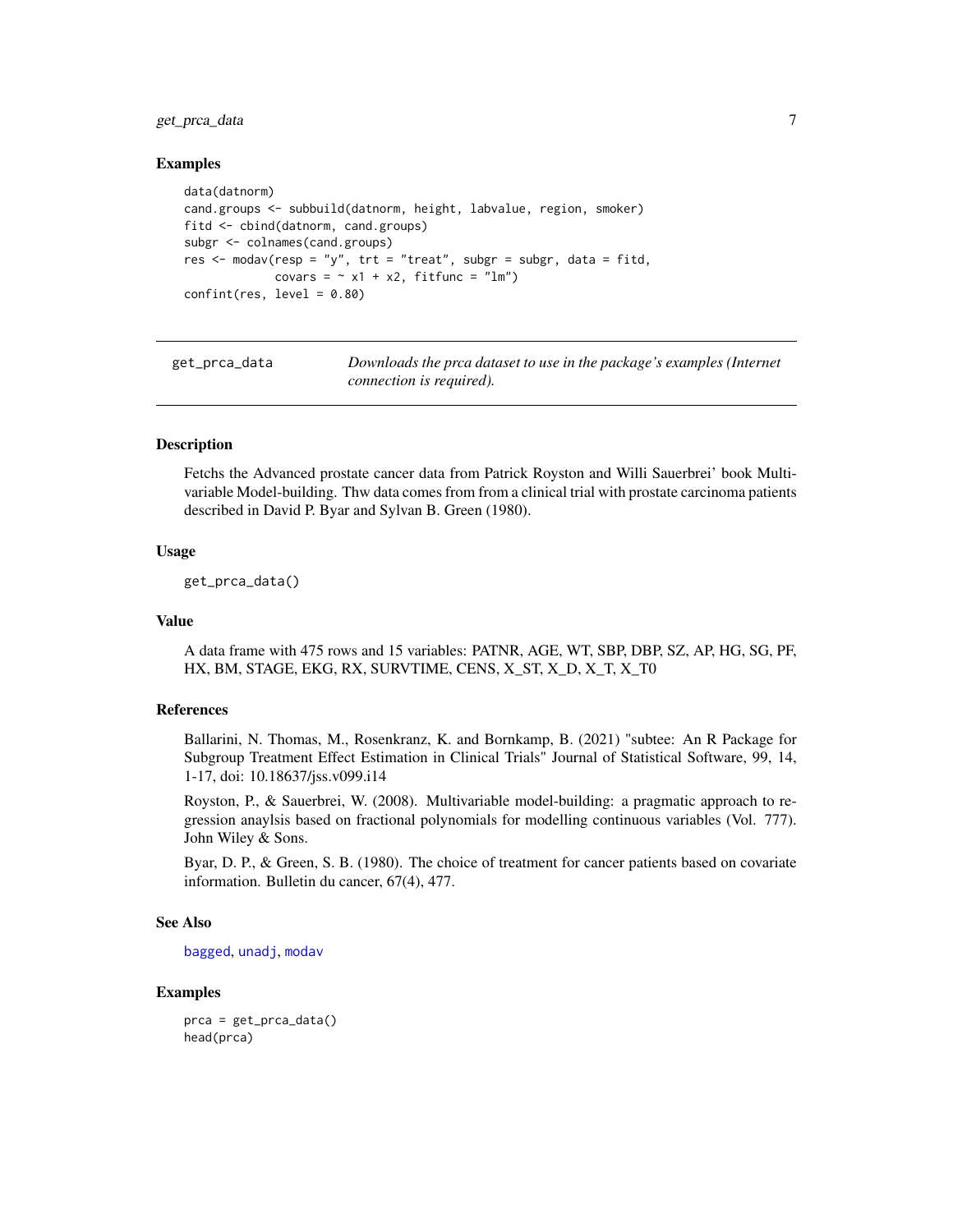<span id="page-7-1"></span><span id="page-7-0"></span>modav *Treatment effect estimation using model averaging based on marginal models.*

# Description

Fits separate (marginal) models for each candidate subgroup, i.e. including the subgroup as a main effect and interaction with treatment for each model. These models are used predict the treatment effect for the subgroup of interest by predicting the effect for all patients in the subgroup and then averaging. These subgroup effects are then calculated for all models and then averaged according to posterior model weights. Details of the procedure are explained in Bornkamp et al. (2017) and Thomas and Bornkamp (2017).

# Usage

```
modav(resp, trt, subgr, covars = NULL, data,
     fitfunc = c("lm", "glm", "glm.nb", "survreg", "coxph", "rlm"),
     event, exposure,
     level=0.1, prior = 1, nullprior = 0, ...)
```

| resp    | Character giving the name of the response variable. The variable can be either<br>defined in the global environment or in the data-set data specified below. For<br>interactive use it is also possible to use unquoted names (i.e. $\text{modav}(\text{resp}, \dots)$ )<br>instead of modav ( $"resp"$ , )), avoid this for non-interactive use of the func-<br>tion.                                                                                                 |
|---------|------------------------------------------------------------------------------------------------------------------------------------------------------------------------------------------------------------------------------------------------------------------------------------------------------------------------------------------------------------------------------------------------------------------------------------------------------------------------|
| trt     | Character giving the name of the treatment variable. The variable can be ei-<br>ther defined in the global environment or in the data-set data specified below.<br>Note that the treatment variable itself needs to be defined as a numeric variable,<br>with control coded as 0, and treatment coded as 1. For interactive use it is also<br>possible to use unquoted names (as for the resp argument. see above).                                                    |
| subgr   | Character vector giving the variable names in data to use as subgroup identi-<br>fiers. Note that the subgroup variables in data need to be numeric 0-1 variables.                                                                                                                                                                                                                                                                                                     |
| covars  | Formula, specifying additional (prognostic) covariates to be included in the<br>models (need to be available in data). It is crucial for the model averaging<br>approach to include the important prognostic covariates (in particular if the<br>corresponding prognostic covariate also defines a subgroup; otherwise mod-<br>els/subgroup might get upweighted just because the variable has prognostic<br>value, but not because the treatment effect is modified). |
| data    | Data frame containing the variables referenced in resp, trt, subgr and covars<br>(and possibly event and exposure).                                                                                                                                                                                                                                                                                                                                                    |
| fitfunc | Model fitting functions. Currrently one of 'lm', 'glm', 'glm.nb', 'survreg',<br>'coxph' or 'rlm'.                                                                                                                                                                                                                                                                                                                                                                      |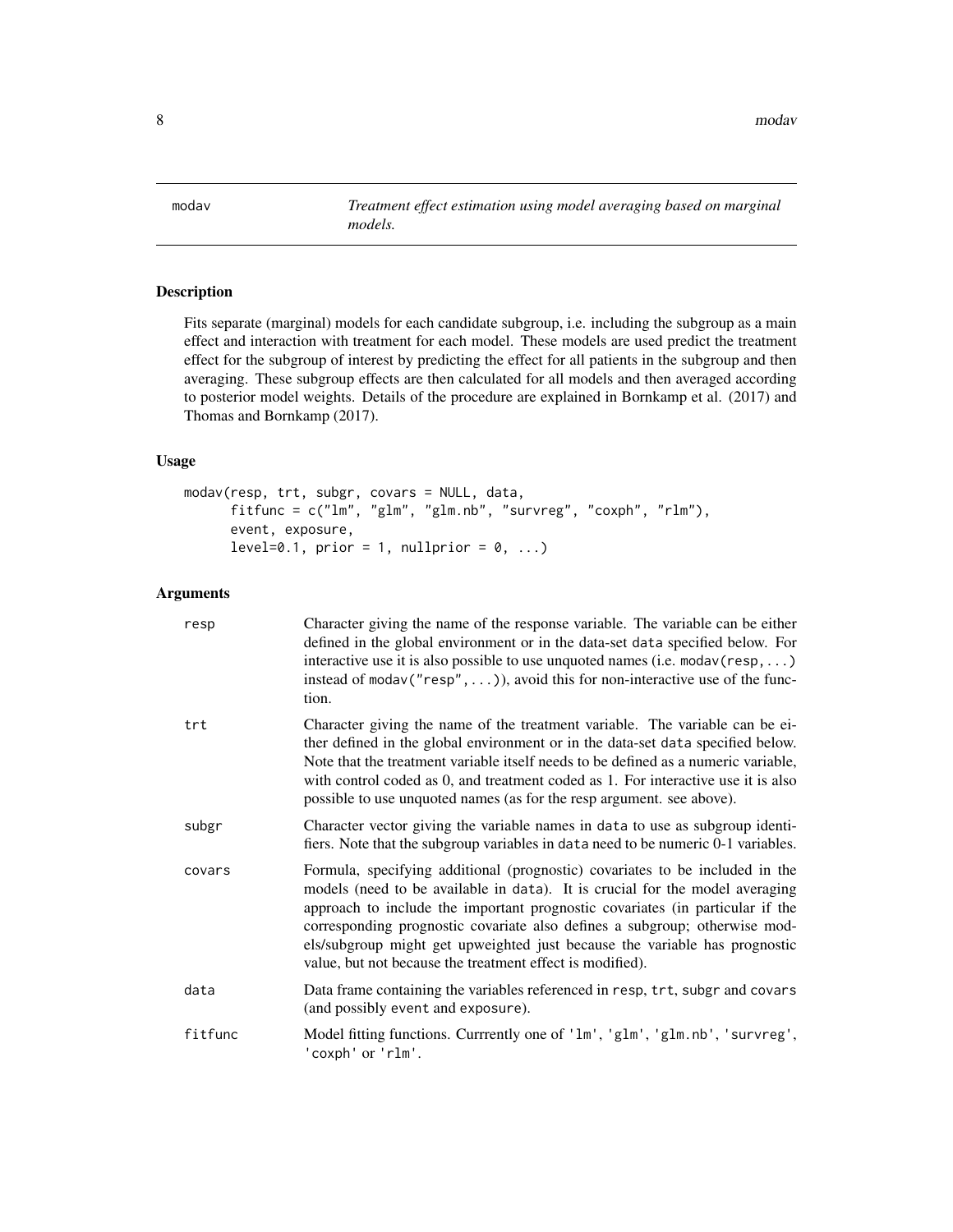#### <span id="page-8-0"></span>modav 9

| event     | Character giving the name of the event variable. Has to be specified when using<br>fit functions 'survreg' and 'coxph'. The variable can be either defined in the<br>global environment or in the data-set data.                                                                                                                                                                                                       |
|-----------|------------------------------------------------------------------------------------------------------------------------------------------------------------------------------------------------------------------------------------------------------------------------------------------------------------------------------------------------------------------------------------------------------------------------|
| exposure  | Character giving the name of the exposure variable, needed for negative bino-<br>mial regression, when using fit functions 'glm.nb'. This is typically the time<br>each patient is exposed to the drug. The fitted model uses the call glm.nb(.~.+offset(log(exposure))]<br>The variable needs to be defined either in the global environment or in the data-<br>set data.                                             |
| level     | Significance level for confidence intervals will be calculated for treatment effect<br>estimates.                                                                                                                                                                                                                                                                                                                      |
| prior     | Numeric vector of prior model/subgroup probabilities of the same length as<br>subgr. Order is assumed to be the same as in subgr. Probabilities can be<br>specified up to proportionality. If a vector of length 1 is specified automatically<br>equal prior weights are assumed (equal weights are the default).                                                                                                      |
| nullprior | Numeric giving the prior model probability of the model without any subgroup<br>effect. This needs to be specified on the same scale as the prior argument. E.g.<br>if there are 2 subgroups, prior = $c(1,1)$ (or prior = 1) and nullprior=2 the<br>prior probabilities will be 1/4 and 1/4 for the two subgroup models and 1/2 for<br>the null model. By default a prior probability of 0 is attached to this model. |
| $\cdots$  | other arguments passed to the model fitting function.                                                                                                                                                                                                                                                                                                                                                                  |

#### Details

In the simple linear case (e.g when using fittunc  $\text{Im}$ ) for each of the P candidate subgroups the fitted model is of the form

$$
M_p: y_i \sim N(\mu_i^{(p)}, \sigma_p^2), i = 1, ..., n
$$

where

$$
\mu_i^{(p)} = \alpha_p + \beta_p z_i + (\gamma_p + \delta_p z_i)s_{pi} + \sum_{k=1}^K \tau_k x_{ik}
$$

where  $s_i$  denotes the subgroup indicators (the column vectors of subgr),  $z_i$  is the treatment indicator (from trt) and  $x_{i1},..., x_{iK}$  are additional covariates as specified in covars. For other fitting functions the models are of similar form, including prognostic and predictive effects of subgroups.

A treatment effect (on the scale determined by fitfunc) of the candidate subgroups can be derived naively as  $\hat{\beta}_p + \hat{\delta}_p$  and a treatment effect estimate for the complement is given by  $\hat{\beta}_p$ . Note that choosing subgroups based on these unadjusted treatment effect estimates may lead to overoptimistic conclusions in regards to the treatment effect in that subgroup. Naive estimates do not consider model selection uncertainty and will often suffer from selection bias.

For each subgroup a treatment effect is obtained by estimating the treatment effect for that subgroup under all models (by averaging the individual predictions in that subgroup) and approximating the resulting estimate within each model by a normal distribution for details see Bornkamp et al, 2017. Posterior model weights are obtained using BIC model weights (Raftery, 1995), so that overall a normal mixture is used to approximate the posterior distribution for every subgroup effect.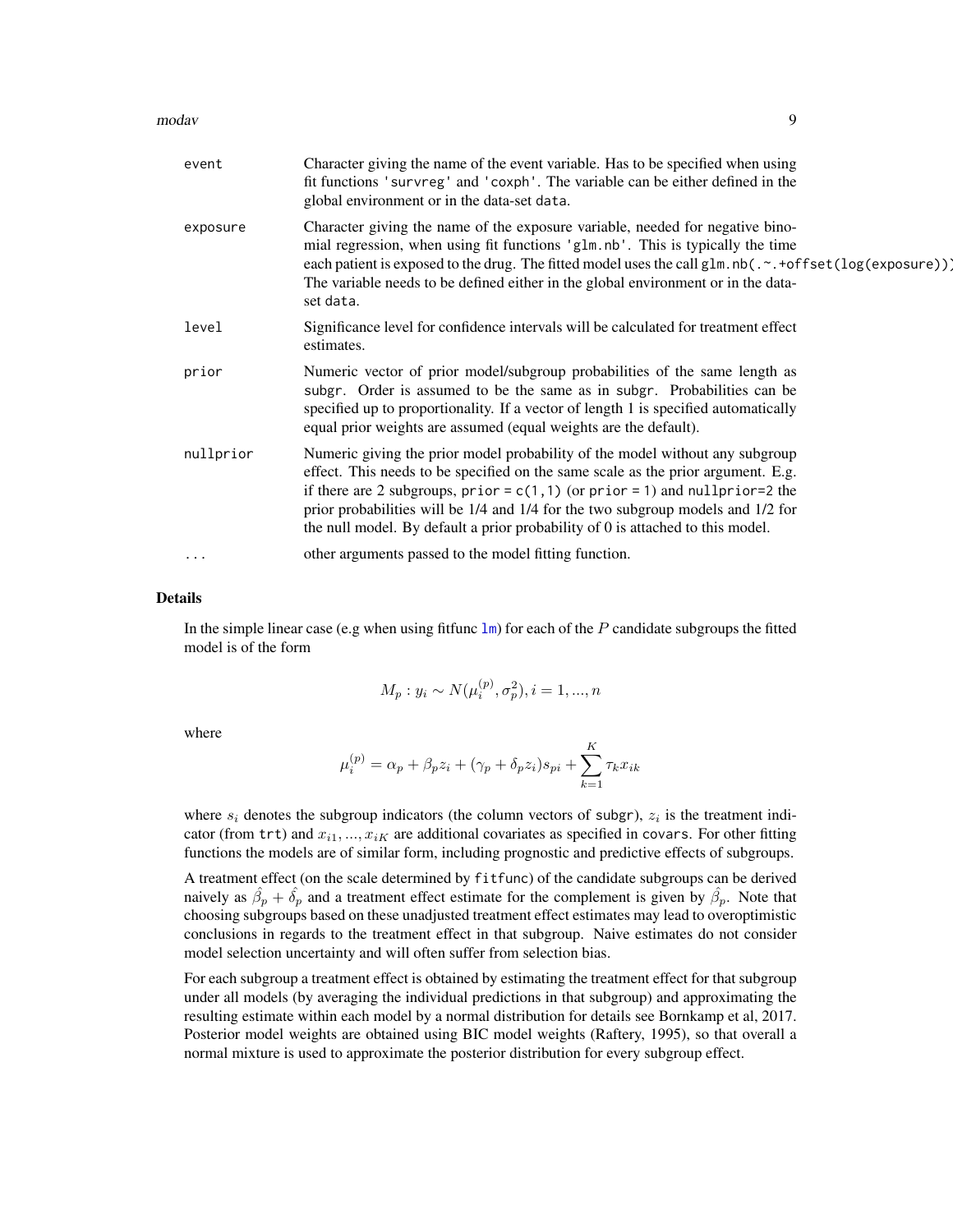<span id="page-9-0"></span>The returned treatment effect estimates are based on the median of this distribution, credible bounds are based on posterior quantiles.

Estimates of the interaction (difference in treatment effect between subgroup and complement) are also derived as the median and quantiles of the corresponding mixture distribution.

#### Value

A list (object of class subtee). The most important entries are (i) fitmods containing all fitted subgroup models and the overall model (ii) trtEff containing the treatment effect estimates and CI for subgroup and subgroup complements. (iii) trtEffDiff containing the differences in treatment effect estimates (subgroup vs complement) and CI.

#### References

Ballarini, N. Thomas, M., Rosenkranz, K. and Bornkamp, B. (2021) "subtee: An R Package for Subgroup Treatment Effect Estimation in Clinical Trials" Journal of Statistical Software, 99, 14, 1-17, doi: 10.18637/jss.v099.i14

Thomas, M., and Bornkamp, B. (2017) "Comparing Approaches to Treatment Effect Estimation for Subgroups in Early Phase Clinical Trials." Statistics in Biopharmaceutical Research, 9, 160-171, doi: 10.1080/19466315.2016.1251490

Bornkamp, B., Ohlssen, D., Magnusson, B. P., and Schmidli, H. (2017) "Model averaging for treatment effect estimation in subgroups." Pharmaceutical Statistics, 16, 133-142, doi: 10.1002/pst.1796

Raftery, A. E. (1995) "Bayesian model selection in social research." Sociological Methodology, 25, 111-163.

#### See Also

[summary.subtee](#page-15-1), [plot.subtee](#page-11-1), [lm](#page-0-0), [glm](#page-0-0), [glm.nb](#page-0-0), [survreg](#page-0-0), [coxph](#page-0-0)

#### Examples

```
## toy example calls using the simulated datnorm data-set without
## treatment and subgroup effect, see ?datnorm for details
data(datnorm)
head(datnorm)
```

```
## first need to create candidate subgroups (if not already defined in data-set)
## here generate candidate subgroups manually (need to be numeric 0-1 variables)
groups <- data.frame(labvalL.5=as.numeric(datnorm$labvalue < 0.5),
                     regUS=as.numeric(datnorm$region == "US"),
                     hgtL175=as.numeric(datnorm$height < 175))
fitdat <- cbind(datnorm, groups) # bind subgroup variables to main data
## subgroups of interest
subgr <- c("labvalL.5", "regUS", "hgtL175")
res <- modav(resp = "y", trt = "treat", subgr = subgr, data = fitdat,
             covars = \sim x1 + x2, fitfunc = "lm")
summary(res)
plot(res, show.compl=TRUE)
## compare to unadjusted analysis
```
res  $\le$  unadj(resp = "y", trt = "treat", subgr = subgr, data = fitdat,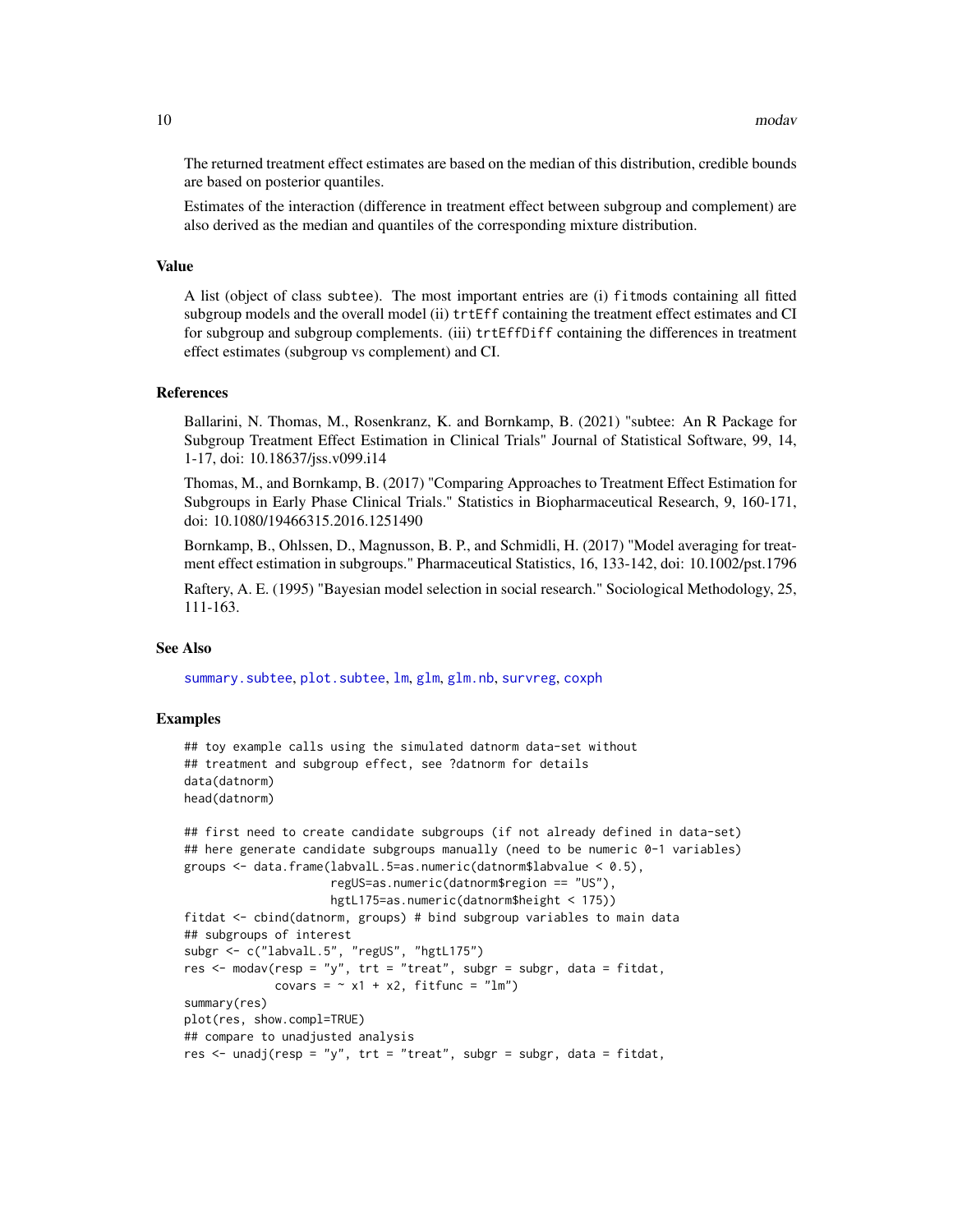modav and the set of the set of the set of the set of the set of the set of the set of the set of the set of the set of the set of the set of the set of the set of the set of the set of the set of the set of the set of the

```
covars = \sim x1 + x2, fitfunc = "lm")
summary(res)
plot(res)
## generate candidate subgroups using the subbuild function
## semi-automatically i.e. some groups specified directly (height and
## smoker), for region and labvalue subbuild generates subgroups (see
## ?subbuild).
cand.groups <- subbuild(datnorm, height < 175, smoker == 1, region, labvalue)
head(cand.groups)
fitdat <- cbind(datnorm, cand.groups)
subgr <- colnames(cand.groups)
resMA <- modav(resp = "y", trt = "treat", subgr = subgr, data = fitdat,
               covars = \sim x1 + x2, fitfunc = "lm")
summary(resMA)
plot(resMA, show.compl = TRUE)
## toy example call for binary data on simulated datbin data-set
data(datbin)
cand.groups <- subbuild(datbin, height < 175, smoker == 1, region, labvalue)
fitdat <- cbind(datbin, cand.groups)
subgr <- colnames(cand.groups)
res <- modav(resp = "y", trt = "treat", subgr = subgr, data = fitdat,
             covars = \sim x1 + x2, fitfunc = "glm",
             family = binomial(link = "logit"))
## scale of the treatment effect estimate: difference on log-odds scale
summary(res)
plot(res)
## toy example call for parametric and semi-parametric survival data on
## datsurv data-set
data(datsurv)
cand.groups <- subbuild(datsurv, height < 175, smoker == 1, region, labvalue)
fitdat <- cbind(datsurv, cand.groups)
subgr <- colnames(cand.groups)
res.survreg \leq modav(resp = "y", trt = "treat", subgr = subgr, data = fitdat,
                     covars = \sim x1 + x2,
                     fitfunc = "survreg", event = "event", dist = "exponential")
## parametric survival model (here exponential distribution)
## scale of treatment effect estimate: log scale (see ?survreg for details)
summary(res.survreg)
plot(res.survreg)
res.cox <- modav(resp = "y", trt = "treat", subgr = subgr, data = fitdat,
                 covars = \sim x1 + x2, fitfunc = "coxph", event = "event")
## scale of treatment effect estimate: difference in log-hazard rate
summary(res.cox)
plot(res.cox)
## toy example call overdispersed count data on datcount data-set
data(datcount)
cand.groups <- subbuild(datcount, height < 175, smoker == 1, region, labvalue)
fitdat <- cbind(datcount, cand.groups)
subgr <- colnames(cand.groups)
```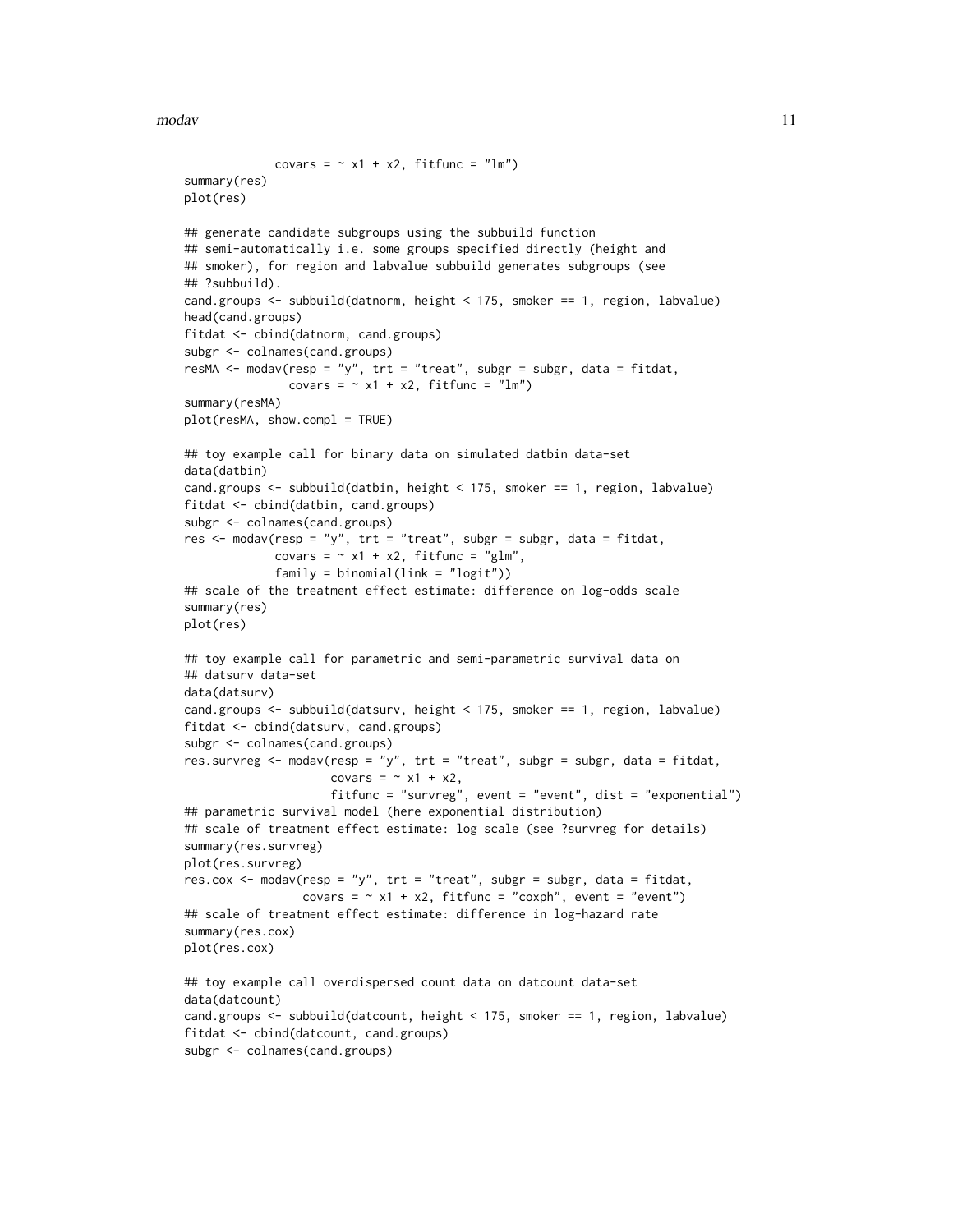```
res \leq modav(resp = "y", trt = "treat", subgr = subgr, data = fitdat,
            covars = \sim x1 + x2, fitfunc = "glm.nb", exposure = "exposure")
## scale of treatment effect estimate: difference on log scale
summary(res)
plot(res)
```

```
plot.subtee Plotting subgroup treatment effect estimates
```
# Description

Plotting function for objects of class 'subtee'. Visualizes estimates and confidence intervals for all candidate subgroups (and complements) in a forest plot.

# Usage

```
## S3 method for class 'subtee'
plot(x, y = NULL, z = NULL,type = c("trtEff", "trtEffDiff"),
     show.compile = FALSE,xlab = "default", ylab = "default", main = "default",
     them,
     point.size = 2.5, line.size = 1,
     palette = "default", ...)
```

| $\mathsf{x}$ | An object of class subtee, usually a result of a call to modav, unadj or bagged.                                                                          |
|--------------|-----------------------------------------------------------------------------------------------------------------------------------------------------------|
| У            | An object of class subtee, usually a result of a call to moday, unadj or bagged.<br>If this is used, a comparison between the estimates will be provided. |
| z            | An object of class subtee, usually a result of a call to moday, unadj or bagged.<br>If this is used, a comparison between the estimates will be provided. |
| type         | A character specifying if treatment effects should be plotted ("trtEff") or the<br>treatment-subgroup interactions. ("trtEffDiff")                        |
| show.compl   | Logical. If true estimates for candidate subgroup complements should be plotted<br>as well. Only available if type = "trtEff".                            |
| xlab         | Character. Label for x-axis.                                                                                                                              |
| ylab         | Character. Label for y-axis.                                                                                                                              |
| main         | Character. Title. The default is to provide a string with the level of the uncer-<br>tainty intervals.                                                    |
| them         | ggplot2 theme. Use theme() if you just need to tweak the display, or provide a<br>complete ggplot2 theme (e.g $theme_bw$ ).                               |
| point.size   | Size for points, which denote point estimates of treatment effects. Default to<br>2.5.                                                                    |

<span id="page-11-0"></span>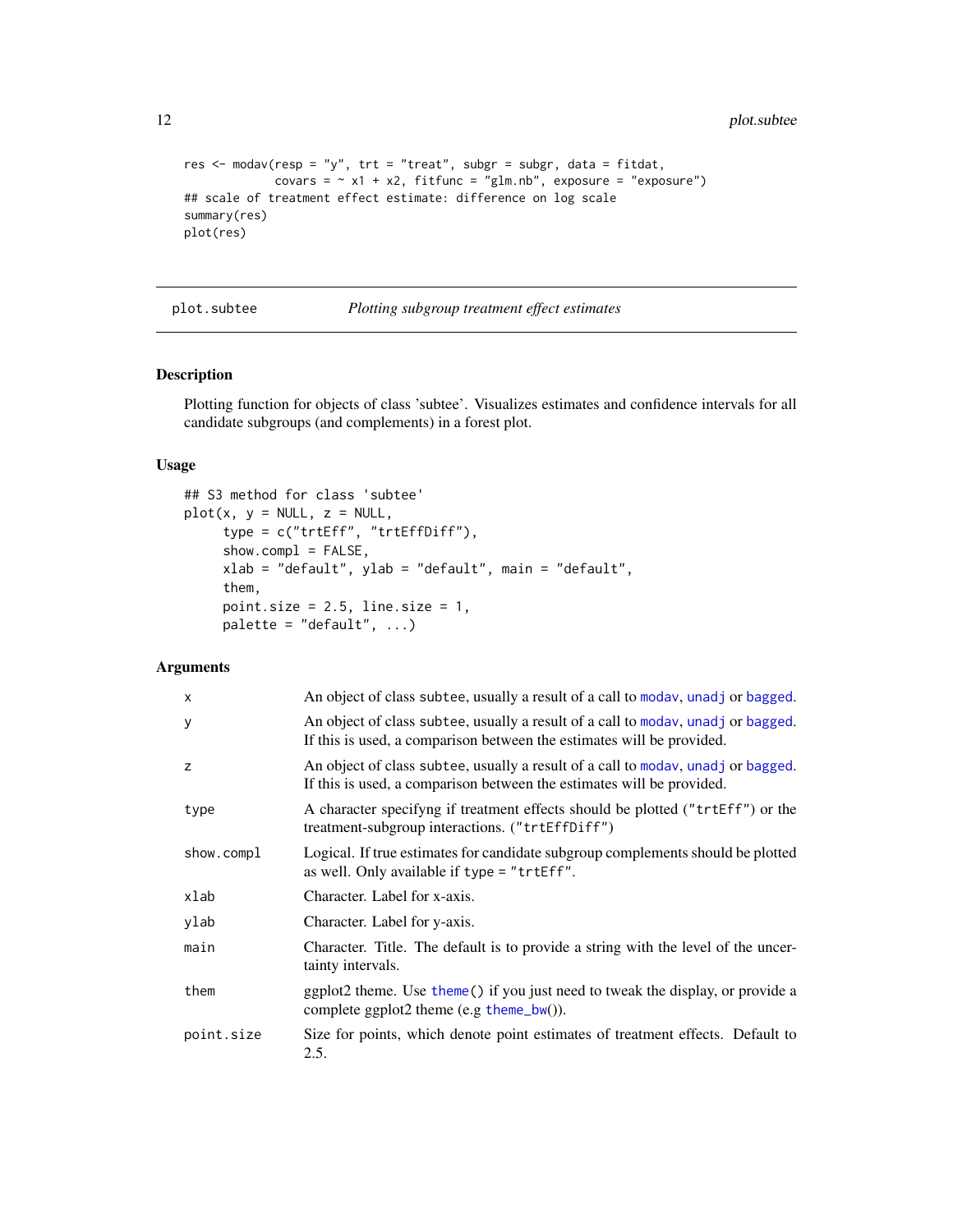<span id="page-12-0"></span>

| line.size | Size for points, which denote confidence interval of treatment effects. Default                                                     |
|-----------|-------------------------------------------------------------------------------------------------------------------------------------|
|           | to $1$ .                                                                                                                            |
| palette   | A string providing a ggplot2 colour palette to use. This will be passed to the<br>palette option in a scale_colour_brewer sentence. |
| $\ddotsc$ | Not used.                                                                                                                           |

#### Value

Forest plot visualizing treatment effect estimates (if type = "trtEff") or treatment-subgroup interactions in candidate subgroups (if type = "trtEffDiff").

#### References

Ballarini, N. Thomas, M., Rosenkranz, K. and Bornkamp, B. (2021) "subtee: An R Package for Subgroup Treatment Effect Estimation in Clinical Trials" Journal of Statistical Software, 99, 14, 1-17, doi: 10.18637/jss.v099.i14

#### See Also

[summary.subtee](#page-15-1)

#### Examples

```
data(datnorm)
cand.groups <- subbuild(datnorm, height, labvalue, region, smoker)
fitd <- cbind(datnorm, cand.groups)
subgr <- colnames(cand.groups)
### Plot unadjusted estimates
res_unadj <- unadj(resp = "y", tr = "treat", subgr = subgr, data = fitd,covars = \sim x1 + x2, fitfunc = "lm")
summary(res_unadj)
plot(res_unadj)
plot(res_unadj, show.compl = TRUE)
plot(res_unadj, type = "trtEffDiff")
### Compare unadjusted with model averaging estimates
res_modav <- modav(resp = "y", trt = "treat", subgr = subgr, data = fitd,covars = \sim x1 + x2, fitfunc = "lm")
plot(res_unadj, res_modav, show.compl = TRUE)
plot(res_unadj, res_modav, type = "trtEffDiff")
```
Simulated data-sets *Simulated example data-sets*

#### Description

Simulated test data-sets to illustrate and test methods in this package. The underlying simulation truth assumed that there is no treatment effect and no subgroup effect.

The data set was simulated using the R code in the tests/data-sets.R file. The data-sets (datnorm, datbin, datsurv, datcount) only differ in the y variable (covariates are the same).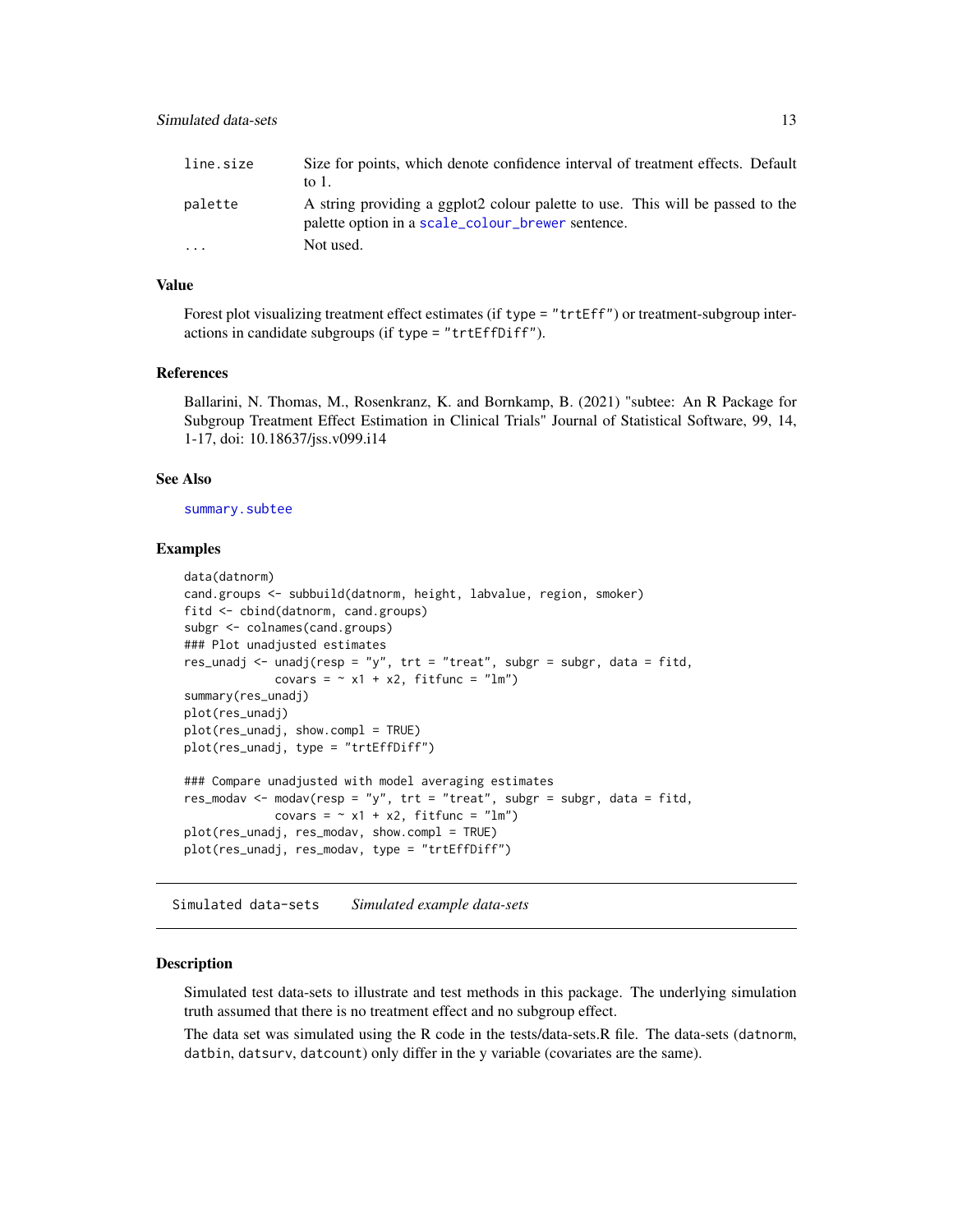#### 14 subbuild a sub-second contract to the sub-second contract of the sub-second contract of the sub-second contract of the sub-second contract of the sub-second contract of the sub-second contract of the sub-second contract

# Usage

data(datbin)

data(datnorm)

data(datcount)

data(datsurv)

# Format

Data frames with 100 observations on the following variables.

y Response variable

treat Categorical variable

height Numeric variable

labvalue Numeric variable

region Categorical variable

smoker Categorical variable

x1 Numeric variable

x2 Numeric variable

subbuild *Generating candidate subgroups based on an input data set*

# Description

Takes categorical or continuous baseline covariate vectors and builds a matrix of binary candidate subgroups indicators.

# Usage

```
subbuild(data, ..., ncuts = 2, dig.lab = 3, dup.l.rm = FALSE,make.valid.names = FALSE)
```

| data    | Data frame. Contains baseline covariates from which candidate subgroups are<br>generated. Categorical covariates should be of type factor. |
|---------|--------------------------------------------------------------------------------------------------------------------------------------------|
| .       | Optional subgroup definitions or variable names, which are used to generate<br>candidate subgroups.                                        |
| n.cuts  | Integer. Number of cutoffs for each covariate.                                                                                             |
| dig.lab | Integer. Digit to which subgroup cutoffs are rounded.                                                                                      |
|         |                                                                                                                                            |

<span id="page-13-0"></span>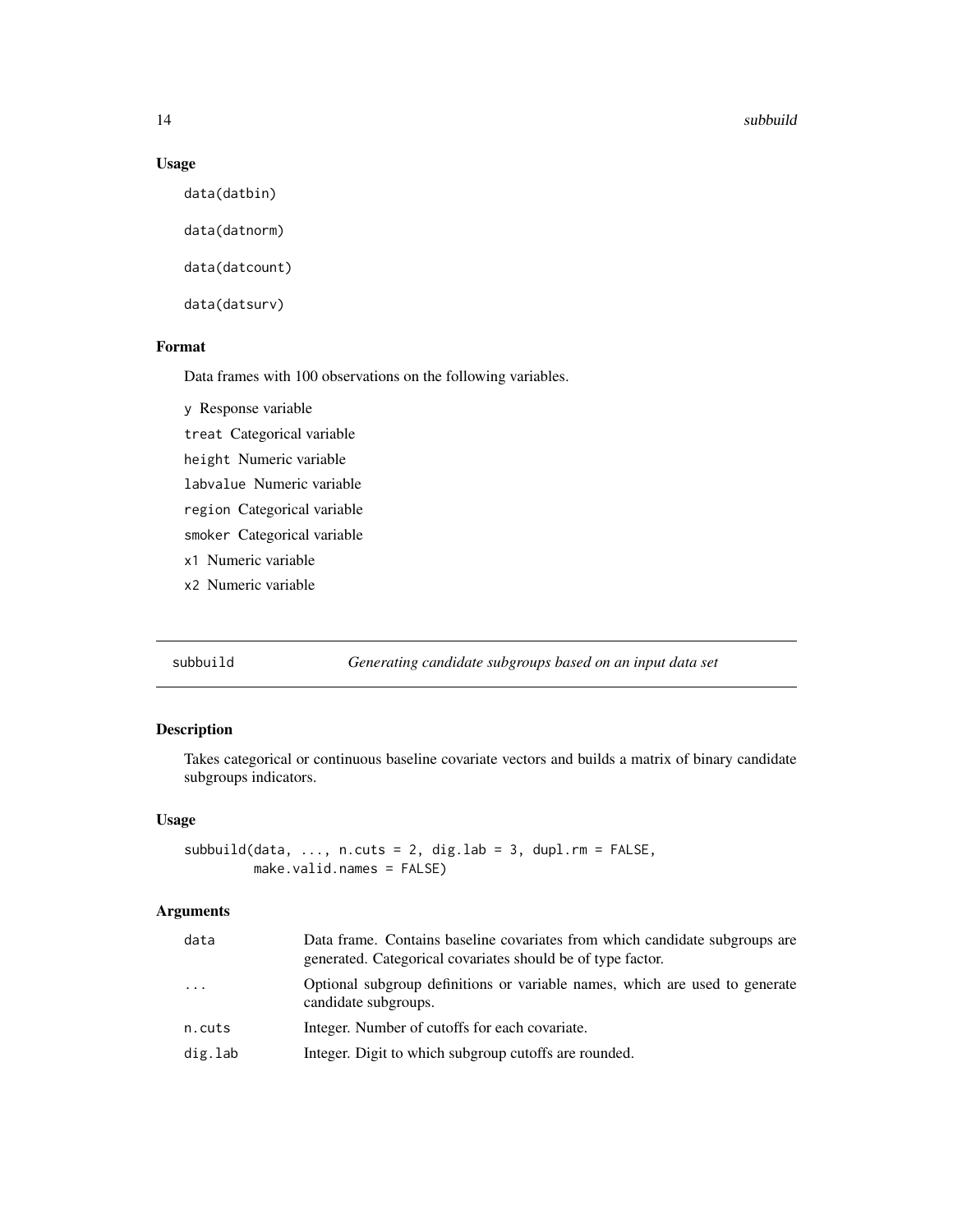#### <span id="page-14-0"></span>subbuild 15

dupl.rm Logical. Remove duplicate subgroups. Note that this applies also to two subgroup vectors a and b that satisfy a=1-b (i.e. only labels 0 and 1 exchanged), because these will give the same model fit (only the label of "subgroup" and "complement" are exchanged).

# make.valid.names

Logical. If TRUE subgroup names in the final output are transformed to be syntactically valid names (see ?make.names)

#### **Details**

The . . . argument allows manual specification of subgroups that should be included. Subgroup definitions should be passed as (typically logical) expressions, that can be evaluated on data and result in binary subgroup indicator variables.

If only a variable name is specified in . . . , subgroup definitions based on this covariate are automatically generated in the following way: For covariates of type factor or character candidate subgroups are the patients in each category. For covariates of type numeric or integer, cutpoints for candidate subgroups are generated based on covariate quantiles. For each continuous covariates 'n.cuts' + 1 non-overlapping subgroups of (roughly) the same size are generated.

If no information about subgroups is supplied in ..., candidate subgroups are automatically generated for all variables in data. Subgroup names are taken from the column names of the 'data' data frame (or set to  $x1, x2, \dots$  if no names are supplied)

If dupl.rm is TRUE any duplicate columns (either subgroup or complement is equal to another column) are removed from the final output.

#### Value

A data frame of candidate subgroups.

#### References

Ballarini, N. Thomas, M., Rosenkranz, K. and Bornkamp, B. (2021) "subtee: An R Package for Subgroup Treatment Effect Estimation in Clinical Trials" Journal of Statistical Software, 99, 14, 1-17, doi: 10.18637/jss.v099.i14

#### See Also

[bagged](#page-1-1), [modav](#page-7-1), [unadj](#page-16-1)

#### Examples

```
data(datnorm)
## data frame of covariates considered for subgroup analysis
cov.dat <- datnorm[,c("height", "labvalue", "region", "smoker")]
## by default generate all subgroups for each categorical variable and
## use cut-offs based on quantiles for numeric variables
cand.groups <- subbuild(cov.dat)
head(cand.groups)
## alternatively use
cand.groups <- subbuild(datnorm, height, labvalue, region, smoker)
```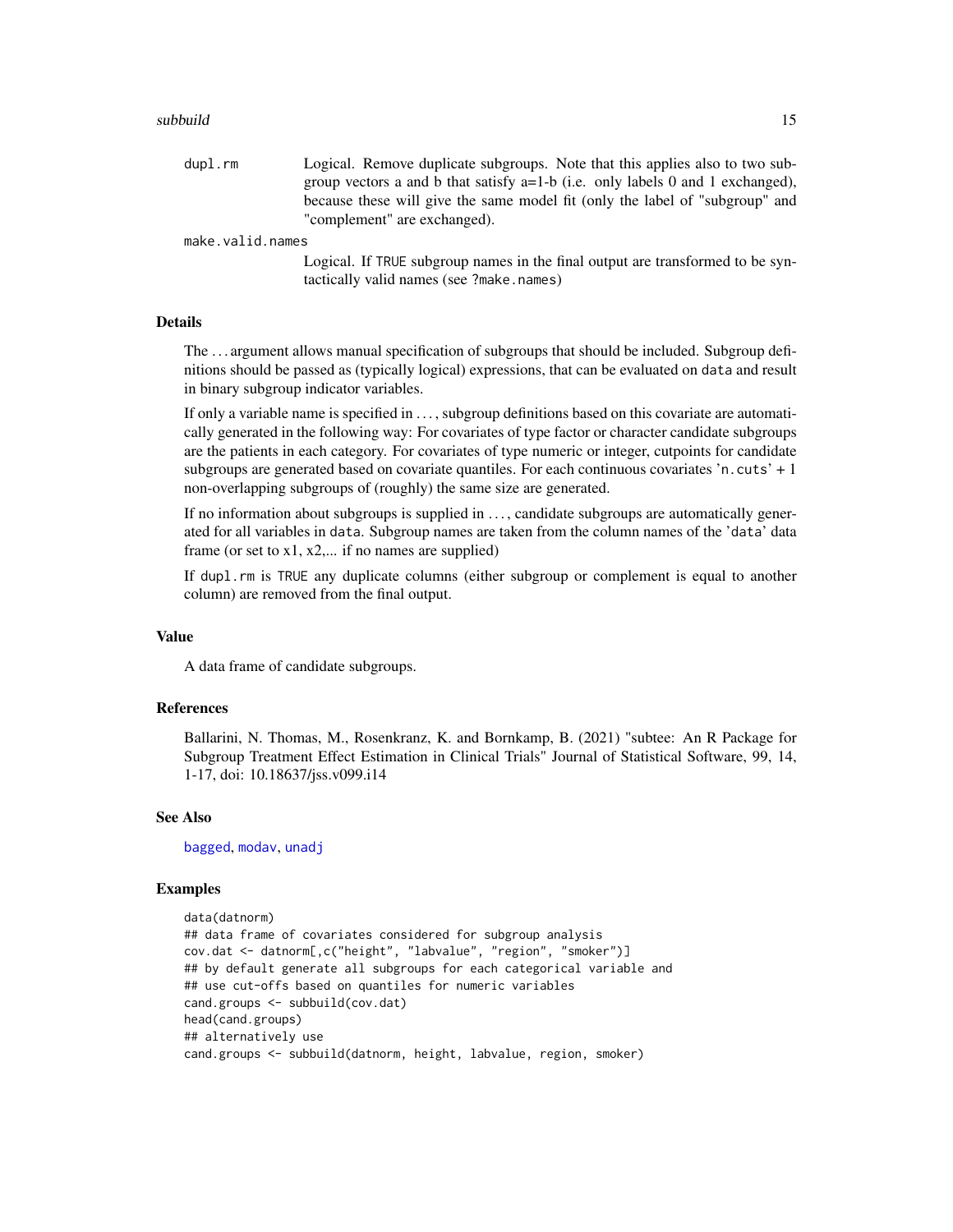```
head(cand.groups)
```

```
## use more cutpoints
cand.groups2 <- subbuild(cov.dat, n.cuts = 4)
ncol(cand.groups)
ncol(cand.groups2)
```

```
## remove duplicate columns for smoker
cand.groups3 <- subbuild(cov.dat, dupl.rm = TRUE)
head(cand.groups3)
ncol(cand.groups3)
```

```
## syntactically valid names
cand.groups4 <- subbuild(cov.dat, make.valid.names = TRUE)
head(cand.groups4)
```

```
## manually specify subgroup definitions and which covariates to consider
cand.groups5 <- subbuild(cov.dat, region == "EU", height > 172, labvalue)
## note that for labvalue cut-offs are generated automatically based on quantiles
head(cand.groups5)
```

```
## further examples for manual specification of subgroups
cand.groups6 <- subbuild(cov.dat, region %in% c("Japan","EU"), smoker != 0)
## note that for labvalue cut-offs are generated automatically based on quantiles
head(cand.groups6)
```

```
## missing values in data-set are propagated through
cov.dat$labvalue[sample(1:nrow(cov.dat),10)] <- NA
cov.dat$region[sample(1:nrow(cov.dat),20)] <- NA
cov.dat$smoker[sample(1:nrow(cov.dat),10)] <- NA
cand.groups7 <- subbuild(cov.dat)
head(cand.groups7)
```

```
## if covariates in the data frame contain missing values consider
## imputing them for example with the rfImpute function from the
## randomForest package
```
<span id="page-15-1"></span>

| summary.subtee | Summarizing subgroup analyses estimates |  |  |
|----------------|-----------------------------------------|--|--|
|                |                                         |  |  |

#### **Description**

Summary function for subtee objects. Shows estimates and confidence interval boundaries for all candidate subgroups (and complements).

#### Usage

```
## S3 method for class 'subtee'
summary(object, ...)
```
<span id="page-15-0"></span>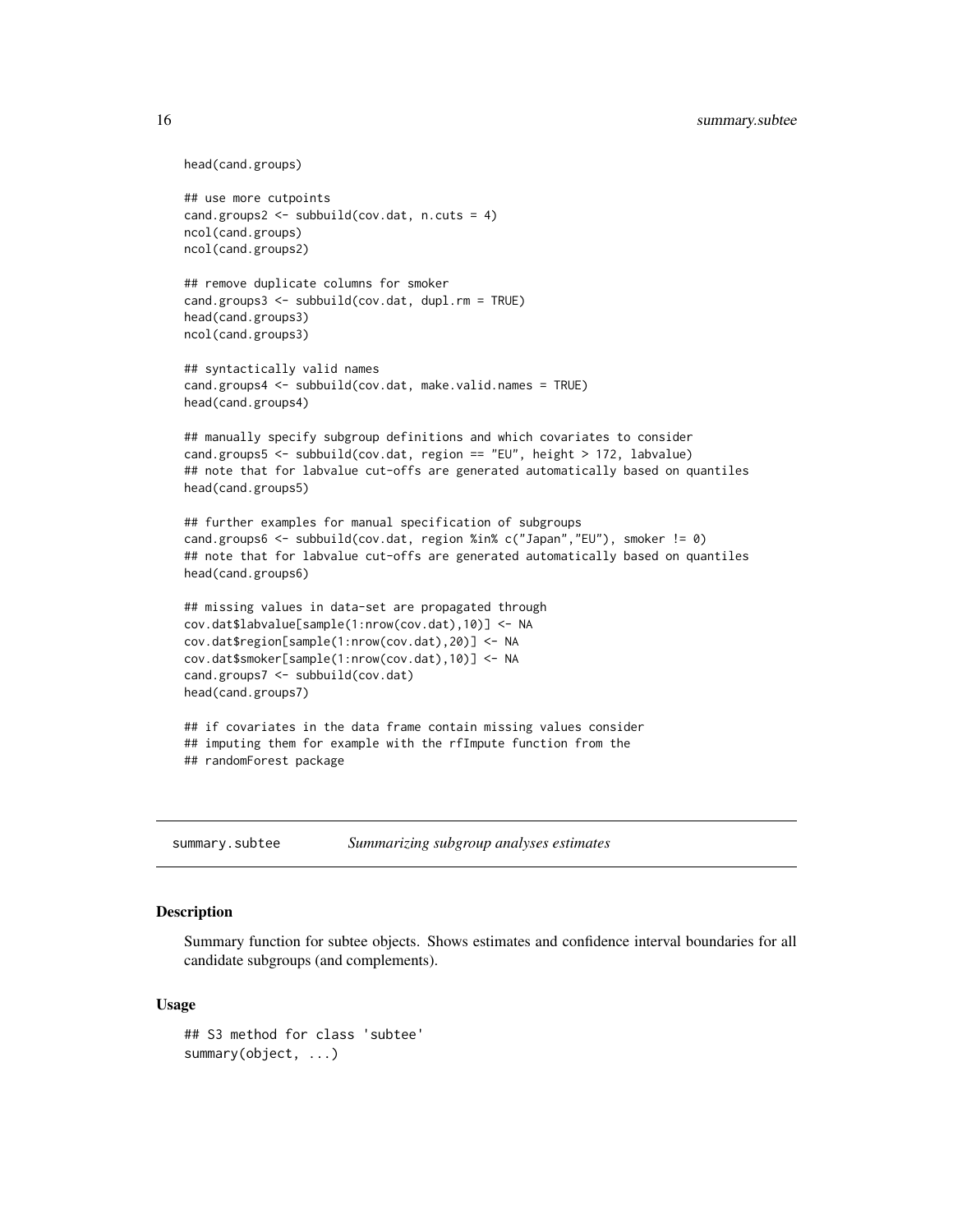#### <span id="page-16-0"></span>unadj 17

#### Arguments

| object | An object of class subtee, usually a result of a call to moday, unadj or bagged. |
|--------|----------------------------------------------------------------------------------|
| .      | Not used.                                                                        |

# Value

A dataframe containing information about treatment effects and group sizes in candidate subgroups.

#### See Also

[plot.subtee](#page-11-1)

#### Examples

```
data(datnorm)
cand.groups <- subbuild(datnorm, height, labvalue, region, smoker)
fitd <- cbind(datnorm, cand.groups)
subgr <- colnames(cand.groups)
res \leq modav(resp = "y", trt = "treat", subgr = subgr, data = fitd,
             covars = \sim x1 + x2, fitfunc = "lm")
summary(res)
```
<span id="page-16-1"></span>

unadj *Treatment effect estimation based on marginal subgroup models.*

#### Description

Unadjusted estimation of treatment effects in subgroups. Fits separate (marginal) models for each candidate subgroup, i.e. including the subgroup as a main effect and interaction with treatment for each model.

#### Usage

```
unadj(resp, trt, subgr, covars = NULL, data,
     fitfunc = c("lm", "glm", "glm.nb", "survreg", "coxph", "rlm"),
     event, exposure, level = 0.1, ...)
```
#### Arguments

resp Character giving the name of the response variable. The variable can be either defined in the global environment or in the data-set data specified below. For interactive use it is also possible to use unquoted names (i.e. unadj( $resp, \ldots$ ) instead of unadj(" $resp$ ", ...)), avoid this for non-interactive use of the function.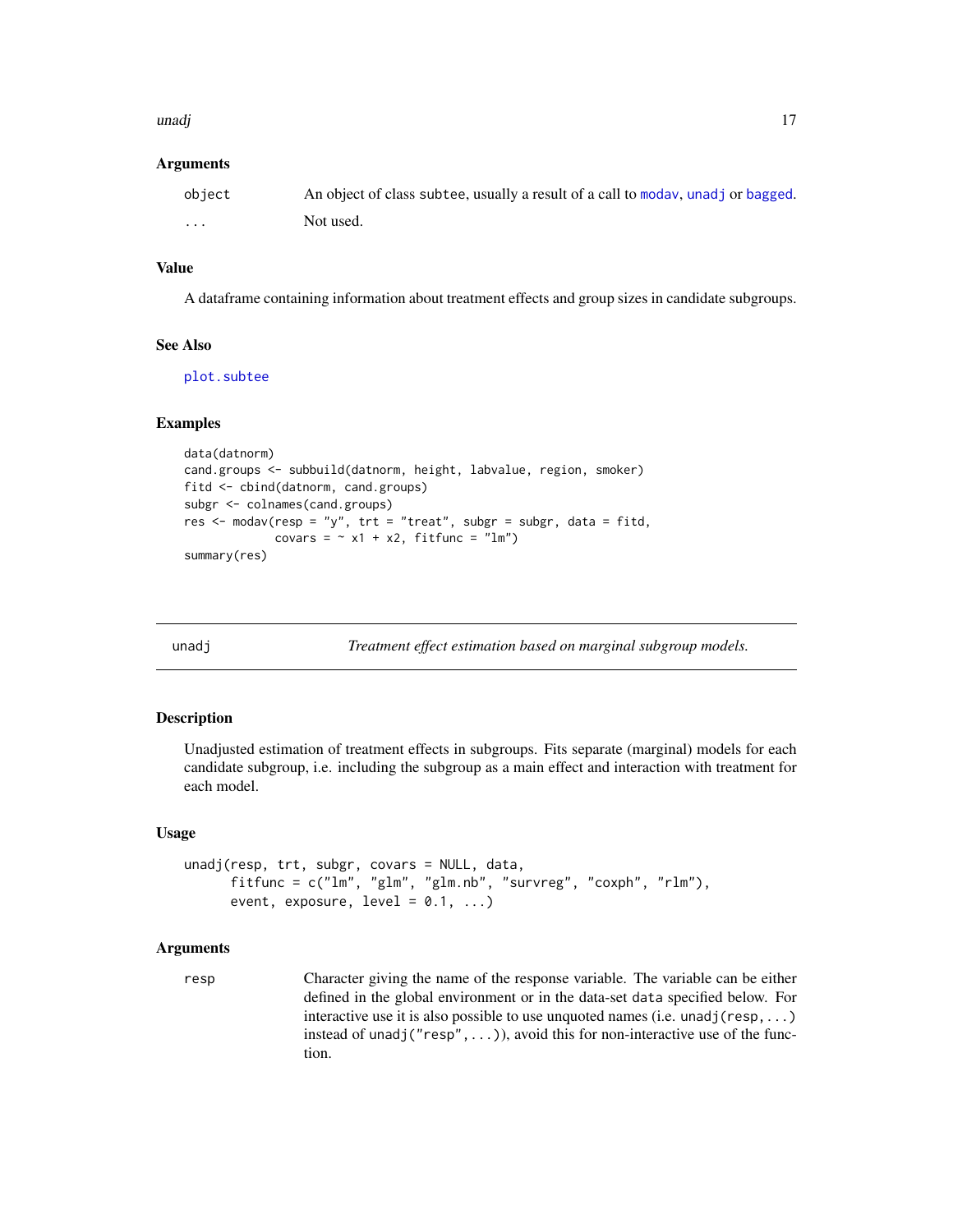<span id="page-17-0"></span>

| trt      | Character giving the name of the treatment variable. The variable can be ei-<br>ther defined in the global environment or in the data-set data specified below.<br>Note that the treatment variable itself needs to be defined as a numeric variable,<br>with control coded as 0, and treatment coded as 1. For interactive use it is also<br>possible to use unquoted names (as for the resp argument. see above).                                                    |
|----------|------------------------------------------------------------------------------------------------------------------------------------------------------------------------------------------------------------------------------------------------------------------------------------------------------------------------------------------------------------------------------------------------------------------------------------------------------------------------|
| subgr    | Character vector giving the variable names in data to use as subgroup identi-<br>fiers. Note that the subgroup variables in data need to be numeric 0-1 variables.                                                                                                                                                                                                                                                                                                     |
| covars   | Formula, specifying additional (prognostic) covariates to be included in the<br>models (need to be available in data). It is crucial for the model averaging<br>approach to include the important prognostic covariates (in particular if the<br>corresponding prognostic covariate also defines a subgroup; otherwise mod-<br>els/subgroup might get upweighted just because the variable has prognostic<br>value, but not because the treatment effect is modified). |
| data     | Data frame containing the variables referenced in resp, trt, subgr and covars<br>(and possibly event and exposure).                                                                                                                                                                                                                                                                                                                                                    |
| fitfunc  | Model fitting functions. Currrently one of 'lm', 'glm', 'glm.nb', 'survreg',<br>'coxph' or 'rlm'.                                                                                                                                                                                                                                                                                                                                                                      |
| event    | Character giving the name of the event variable. Has to be specified when using<br>fit functions 'survreg' and 'coxph'. The variable can be either defined in the<br>global environment or in the data-set data.                                                                                                                                                                                                                                                       |
| exposure | Character giving the name of the exposure variable, needed for negative bino-<br>mial regression, when using fit functions 'glm.nb'. This is typically the time<br>each patient is exposed to the drug. The fitted model uses the call glm.nb(.~.+offset(log(exposure))]<br>The variable needs to be defined either in the global environment or in the data-<br>set data.                                                                                             |
| level    | Significance level for confidence intervals will be calculated for treatment effect<br>estimates.                                                                                                                                                                                                                                                                                                                                                                      |
| $\cdots$ | other arguments passed to the model fitting function.                                                                                                                                                                                                                                                                                                                                                                                                                  |

# Details

In the simple linear case (e.g when using fittunc  $\text{Im}$ ) for each of the P candidate subgroups the fitted model is of the form

$$
M_p: y_i \sim N(\mu_i^{(p)}, \sigma_p^2), i = 1, ..., n
$$

where

$$
\mu_i^{(p)} = \alpha_p + \beta_p z_i + (\gamma_p + \delta_p z_i)s_{pi} + \sum_{k=1}^K \tau_k x_{ik}
$$

where  $s_i$  denotes the subgroup indicators (the column vectors of subgr),  $z_i$  is the treatment indicator (from trt) and  $x.1, ..., x.K$  are additional covariates as specified in covars. For other fitting functions the models are of similar form, including prognostic and predictive effects of subgroups.

A treatment effect (on the scale determined by fitfunc) for the candidate subgroups is estimated as  $\hat{\beta} + \hat{\delta}_p$  and a treatment effect estimate for the complement is given by  $\hat{\beta}$ . Note that choosing subgroups based on these unadjusted treatment effect estimates may lead to overoptimistic conclusions in regards to the treatment effect in that subgroup. Naive estimates do not consider model selection uncertainty and will often suffer from selection bias.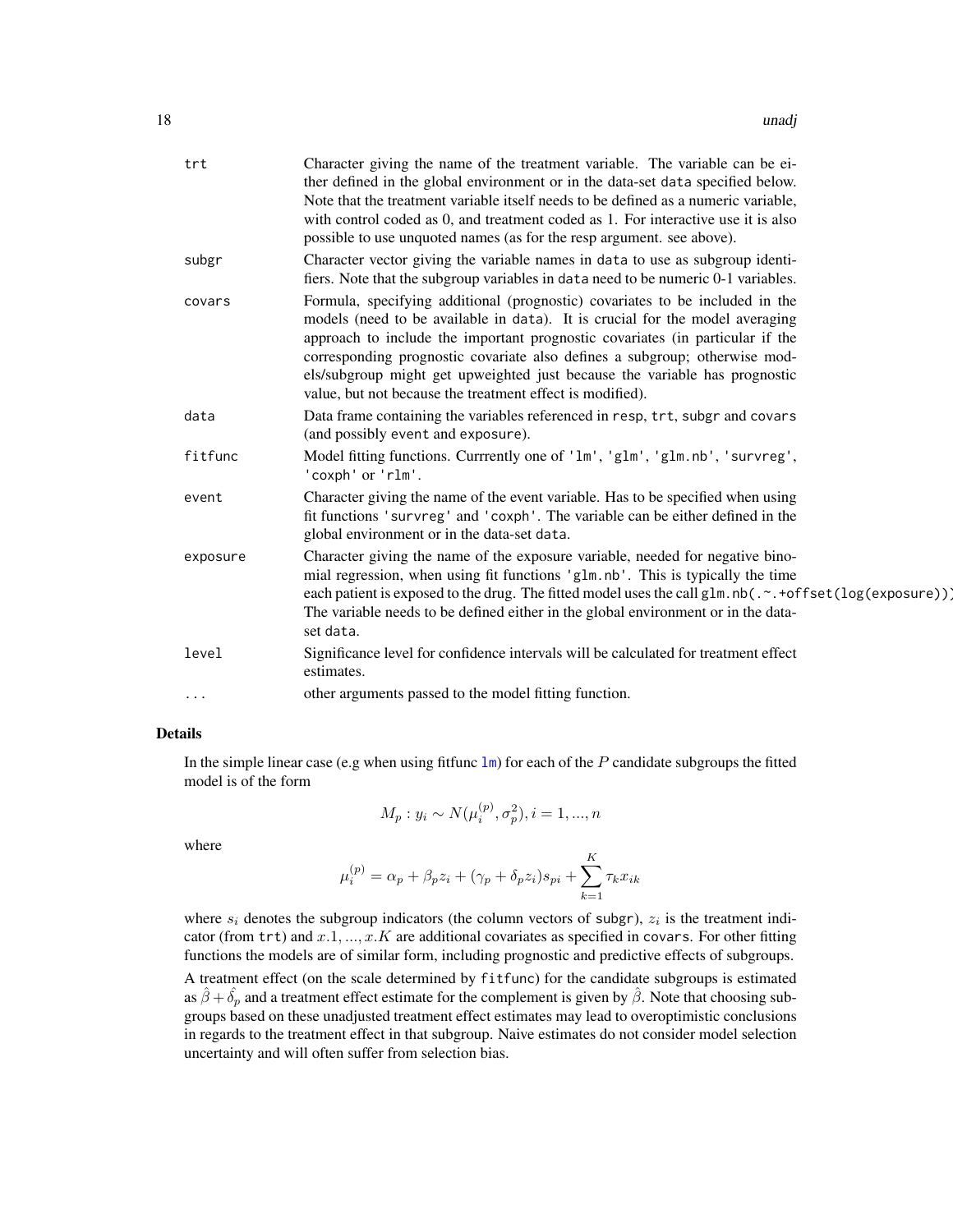#### <span id="page-18-0"></span>unadj 19

#### Value

A list (object of class subtee). The most important entries are (i) fitmods containing all fitted subgroup models and the overall model (ii) trtEff containing the treatment effect estimates and CI for subgroup and subgroup complements. (iii) trtEffDiff containing the differences in treatment effect estimates (subgroup vs complement) and CI.

# References

Ballarini, N. Thomas, M., Rosenkranz, K. and Bornkamp, B. (2021) "subtee: An R Package for Subgroup Treatment Effect Estimation in Clinical Trials" Journal of Statistical Software, 99, 14, 1-17, doi: 10.18637/jss.v099.i14

Thomas, M., and Bornkamp, B. (2017) "Comparing Approaches to Treatment Effect Estimation for Subgroups in Early Phase Clinical Trials." Statistics in Biopharmaceutical Research, 9, 160-171, doi: 10.1080/19466315.2016.1251490

Bornkamp, B., Ohlssen, D., Magnusson, B. P., and Schmidli, H. (2017) "Model averaging for treatment effect estimation in subgroups." Pharmaceutical Statistics, 16, 133-142, doi: 10.1002/pst.1796

Raftery, A. E. (1995) "Bayesian model selection in social research." Sociological Methodology, 25, 111-163.

### See Also

[summary.subtee](#page-15-1), [plot.subtee](#page-11-1), [lm](#page-0-0), [glm](#page-0-0), [glm.nb](#page-0-0), [survreg](#page-0-0), [coxph](#page-0-0)

### Examples

```
## toy example calls using the simulated datnorm data-set without
## treatment and subgroup effect, see ?datnorm for details
data(datnorm)
head(datnorm)
```

```
## first need to create candidate subgroups (if not already defined in data-set)
## here generate candidate subgroups manually (need to be numeric 0-1 variables)
groups <- data.frame(labvalL.5=as.numeric(datnorm$labvalue < 0.5),
                     regUS=as.numeric(datnorm$region == "US"),
                     hgtL175=as.numeric(datnorm$height < 175))
fitdat <- cbind(datnorm, groups) # bind subgroup variables to main data
## subgroups of interest
subgr <- c("labvalL.5", "regUS", "hgtL175")
res \leq unadj(resp = "y", trt = "treat", subgr = subgr, data = fitdat,
             covars = \sim x1 + x2, fitfunc = "lm")
summary(res)
plot(res)
## generate candidate subgroups using the subbuild function
## semi-automatically i.e. some groups specified directly (height and
## smoker), for region and labvalue subbuild generates subgroups (see
## ?subbuild).
cand.groups <- subbuild(datnorm, height < 175, smoker == 1, region, labvalue)
head(cand.groups)
fitdat <- cbind(datnorm, cand.groups)
```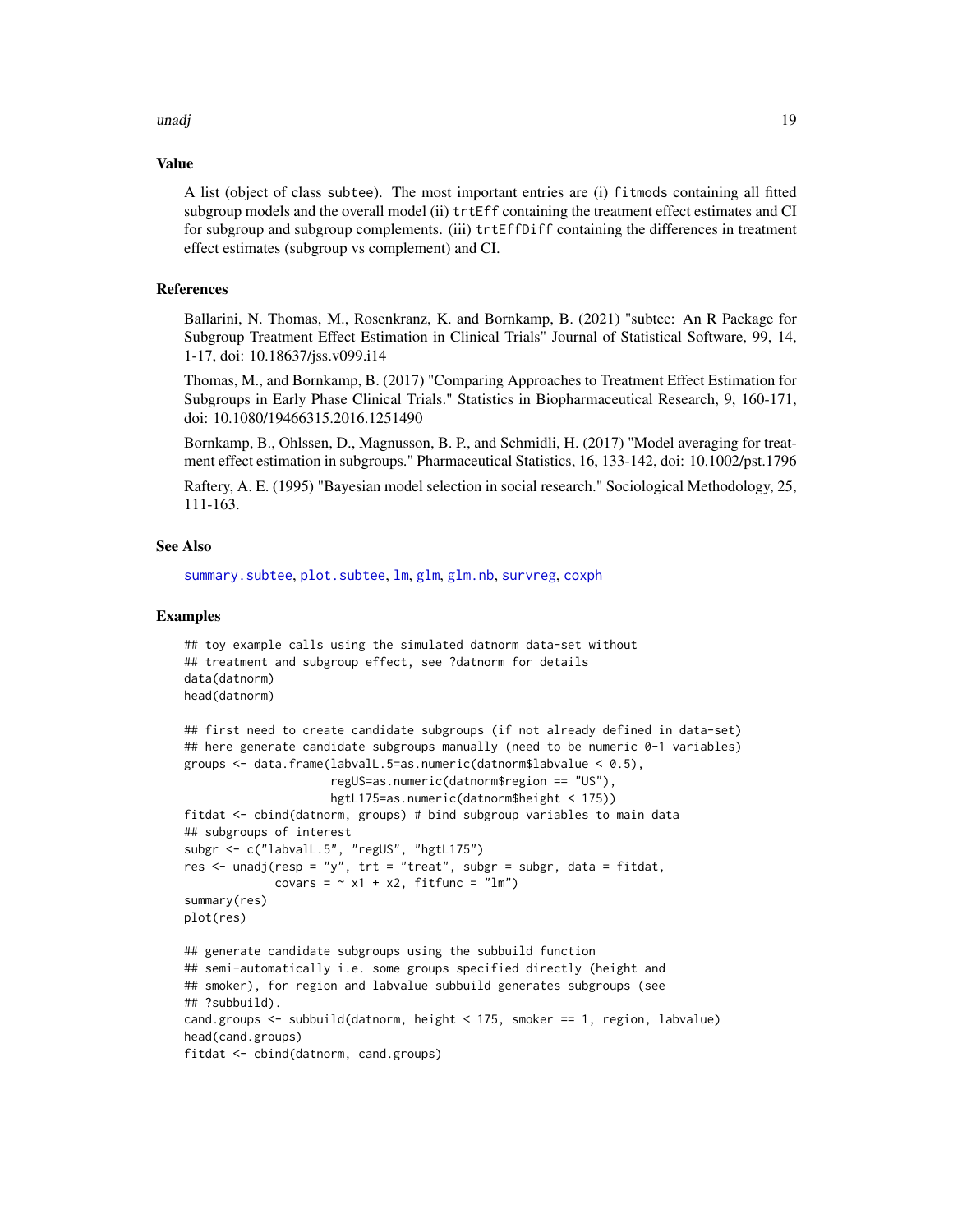```
subgr <- colnames(cand.groups)
res \le unadj(resp = "y", trt = "treat", subgr = subgr, data = fitdat,
             covars = \sim x1 + x2, fitfunc = "lm")
summary(res)
plot(res)
## toy example call for binary data on simulated datbin data-set
data(datbin)
cand.groups <- subbuild(datbin, height < 175, smoker == 1, region, labvalue)
fitdat <- cbind(datbin, cand.groups)
subgr <- colnames(cand.groups)
res <- unadj(resp = "y", trt = "treat", subgr = subgr, data = fitdat,
             covars = \sim x1 + x2, fitfunc = "glm",
             family = binomial(link = "logit")## scale of the treatment effect estimate: difference on log-odds scale
summary(res)
plot(res)
## toy example call for parametric and semi-parametric survival data on
## datsurv data-set
data(datsurv)
cand.groups <- subbuild(datsurv, height < 175, smoker == 1, region, labvalue)
fitdat <- cbind(datsurv, cand.groups)
subgr <- colnames(cand.groups)
res.survreg <- unadj(resp = "y", trt = "treat", subgr = subgr, data = fitdat,
                     covars = \sim x1 + x2,
                     fitfunc = "survreg", event = "event", dist = "exponential")
## parametric survival model (here exponential distribution)
## scale of treatment effect estimate: log scale (see ?survreg for details)
summary(res.survreg)
plot(res.survreg)
res.cox <- unadj(resp = "y", trt = "treat", subgr = subgr, data = fitdat,
                 covars = \sim x1 + x2, fitfunc = "coxph", event = "event")
## scale of treatment effect estimate: difference in log-hazard rate
summary(res.cox)
plot(res.cox)
## toy example call overdispersed count data on datcount data-set
data(datcount)
cand.groups <- subbuild(datcount, height < 175, smoker == 1, region, labvalue)
fitdat <- cbind(datcount, cand.groups)
subgr <- colnames(cand.groups)
res <- unadj(resp = "y", trt = "treat", subgr = subgr, data = fitdat,
             covars = \sim x1 + x2, fitfunc = "glm.nb", exposure = "exposure")
## scale of treatment effect estimate: difference on log scale
summary(res)
plot(res)
```